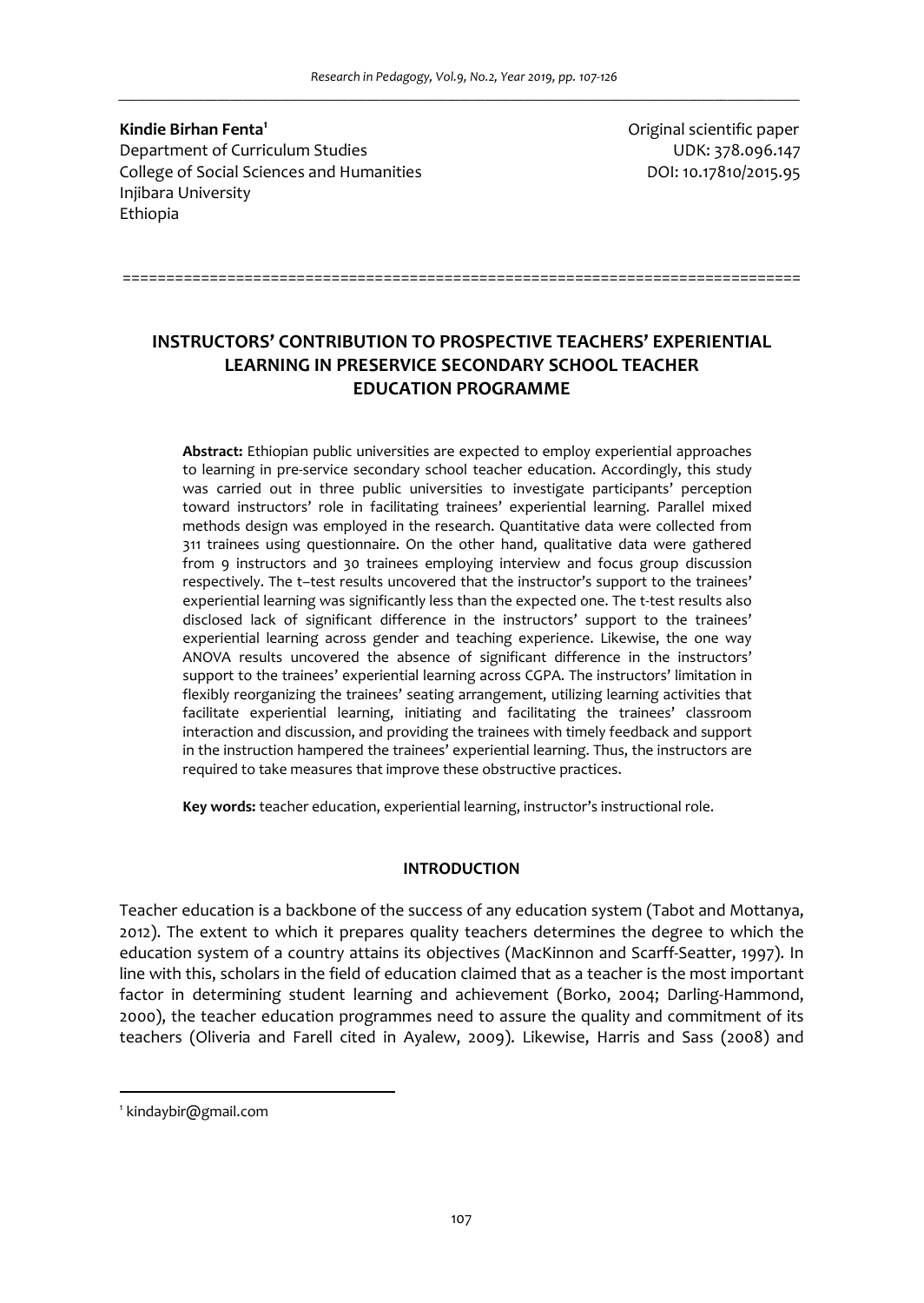Mpokosa and Ndaruhutse (2008) stated that the teacher education programmes need to prepare well-qualified teachers who contribute to the development of a nation.

The preparation of competent professional teachers can be realized by enabling prospective teachers to play active role in the instruction. Because, genuine learning is active but not passive and people of all ages learn best when they involve in a meaningful learning experience (Wortman, 1988). Related to this, Bonwell (1996) and Fink (2003) added that, in the realm of education, learners who involve actively in learning activities become more interested in the learning material, comprehend better, and retain longer. By the same token, Behr and Temmen (2012) stated that content learned in an experiential context through selfdiscovery and practical application is retained for far longer and can be accessed and transferred far more readily than content learned through traditional lecture.

This is for the reason that, throughout the experiential learning process, the learner is expected to be challenged to take initiative, make decisions, pose questions, investigate, solving problems, assume responsibility and construct meaning (Boud, Cohen and Walker, 1993). In other words, experiential learning that can be enacted by asking participants to share stories, use case studies, do problem solving exercises and use any activity that gets students involved in small group discussions, experiments, role plays, building something at their table or desk, and writing or drawing something specific significantly increases a learner's retention rate (Rasmussen, 2015).

As these descriptions indicate that experiential learning is grounded in the theoretical framework of personal experience (Ausburn and Brown, 2006), the students need to have experiential learning opportunities that facilitate their active participation in the instruction (Bartle, 2015). That is, the students need to get learning opportunities that encourage their experience, reflection, dialogue, critical thinking, knowledge ownership, understanding in context, and application (Bartle, 2015; Black and Ammon, 1992; O' Loughlin, 1992; Zichner and Gore, 1990). The adequate enforcement of the experiential learning experiences in the instruction can be facilitated by providing the students with adequate and timely support and feedback (Kolb & Kolb, 2005).

Particularly, in formal educational contexts, experiential learning is concerned with educational activity exploited (Moon, 2004; Robert, et al., 2010). That is, in this context, experiential learning is related to learning undertaken by students who are given a chance to obtain and apply knowledge, skills and feelings in an immediate and relevant setting (Smith, 2001). In other words, the term experiential learning is used by educators to describe a series of pragmatic activities sequenced in such a way that it enhances the educational experience for the learner (Robert, et al., 2010). This the direct experiential encounter with a learning event (Borzak, 1981) requires active engagement of the student as opposed to passive engagement commonly associated with teacher directed instruction that involves minimal student interaction in the learning process (Robert, et al., 2010). Here, the students - as main participants in the learning process -need to be actively involved, encouraged to present questions, to investigate, to experiment, to show their curiosity, to get involved in solving problems, to assume responsibilities, to be creative, to have initiative, to make decisions and to be responsible for the results. That is, the students need to involve in the instruction intellectually, emotionally, socially and/or physically (Gorghiua and Santib, 2016).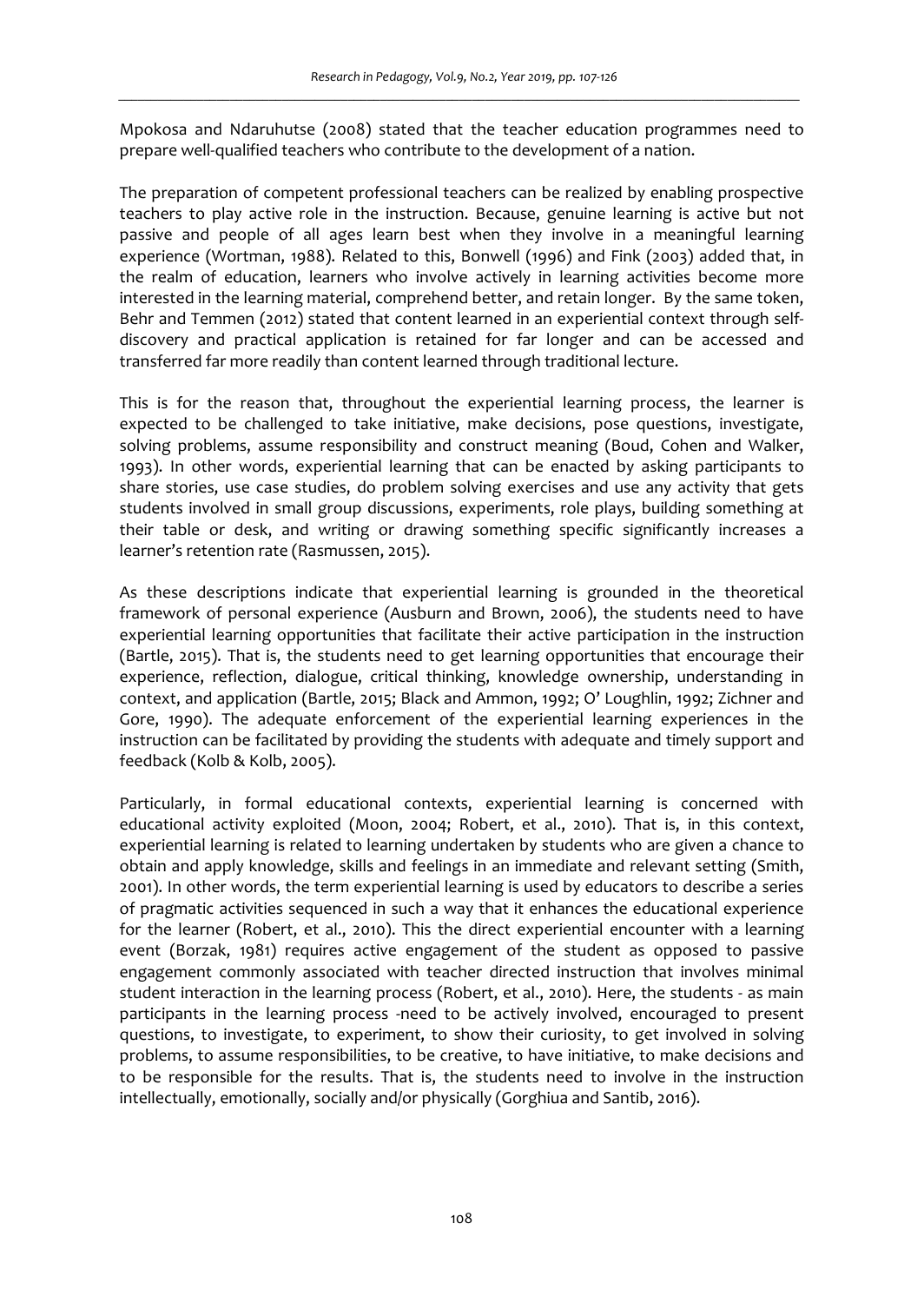As reflection is a key component to learn from experience and make an experience worthwhile (Dewey, 1938), the students are required to continually self-evaluate their progression in the learning process through constant reflection (Fry, et al., 2009). This indicates that experiential learning requires students to reflect on their novel experience (Moon, 2004). As an integral component to the learning process, the reflection made on learning experience leads to analysis, critical thinking and synthesis (Boud, Cohen & Walker, 1993). Here, it is vital to notice that if the reflection component is omitted, the students are not engaging in theory-based experiential learning and are being denied the opportunity for greater learning through experience (Robert, et al., 2010). In other words, when learning stops at the experience it limits the learner's capacity to reflect on the experience and to acquire a deeper understanding from it (Robert, et al., 2010). Due to this reason, the students are required to critically reflect on their experience, both while it is happening and subsequently and consciously create meaning and conceptualization from the experience (Gamble, Davey & Chan, 1999).

Here it is vital to take in that experiential learning boasts as one of the foremost sciences (Bransford, Brown, & Cocking, 2000) that encourage students to learn through a process rather than to place the majority of emphasis on outcomes (Dewey, 1897). That is, it positions learning as a continuous process in which students bring their own knowledge, ideas, beliefs and practices to their understanding and interpretation of new information. In turn, this transformative process shapes the changes in their understanding and interpretation of theory, beliefs, values and practice (Ambrose, et al., 2010; Cooper, et al., 2010).

The experiential learning aligns with constructivism which posits that learners construct meaning from their experiences (Doolittle and Camp, 1999 cited in Robert, et al., 2010). Accordingly, the constructivist view of experiential learning claims learners to be active constructors of knowledge, skills and attitude through their active engagement in the learning experience (Dewey, 1938; Kolb, 1984; and Wells, 1995).

The constructive view of experiential learning supports the reform models for education that alter the role of the instructor from actually delivering knowledge to being a facilitator of knowledge construction (Knoblauch, 2003). That is, the reform models shift the learning design from being teacher-centered where teaching is largely transmission of teacher's knowledge in the learning material to an approach that requires students to cooperate and learn from one another through direct experiences (Kolb & Kolb 2009).This is informative that the instructor's role in experiential learning is oriented on guiding or facilitating the students' involvement in the knowledge construction process rather than concerned with imposing on the learner the instructor's own knowledge in the learning material (Kolb & Kolb 2009). That is, in experiential learning, the instructor is the facilitator of learning by planning and organizing suitable learning opportunities for their students and providing meaningful resources to help their students succeed. In essence, the instructors guide rather than direct the learning process. They also ensure physical and emotional safety and support learners throughout the process. In doing this, the instructors need to carefully choose adequate experiences that facilitate the students' observation, heuristic conversation, brainstorming, case study, role play, educational games, simulation, presentation, group-work methods etc. They also need to play a role of counselling, offering adequate resources to students, creating conditions of physical and emotional safety and facilitating the learning process by providing feedback and support. Moreover, they must encourage the students' initiatives, and get students involved in the challenging learning experiences (Gorghiua and Santib, 2016).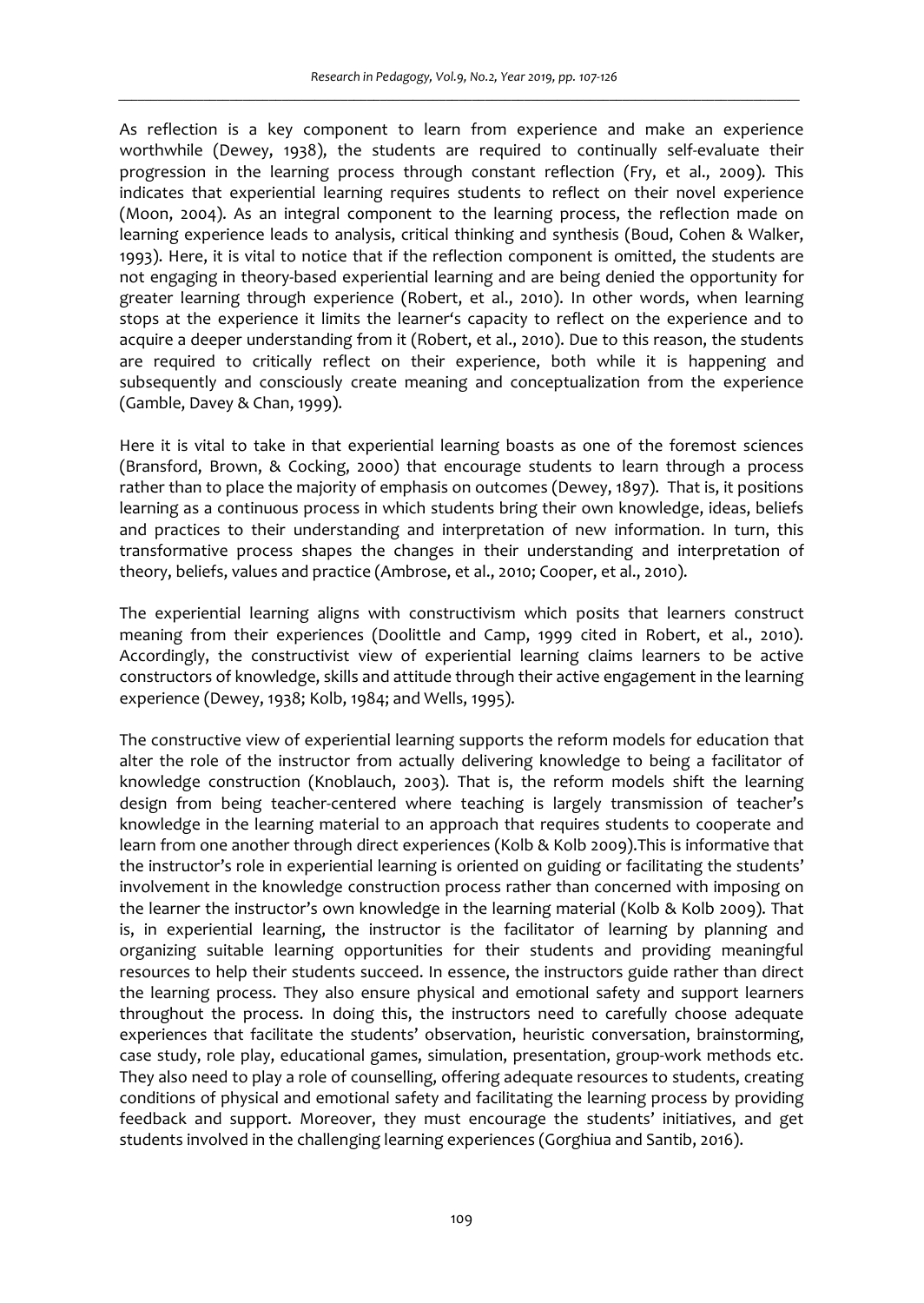In Ethiopia, the absence of mode of presentation of the learning material that can develop student's cognitive abilities and behavioral change and can adequately enrich their problemsolving ability and attitude contributed to the low quality of teacher education. Specifically, before implementing the post graduate diploma in teaching (PGDT) programme, the teacher education was characterized by theoretical and teacher-centered quality of courses and methods of teaching (MOE, 2003). In addition to this, the insufficient training of teachers made the teaching competence and professional ethics of teachers to be below the expected standard (TGE, 1994).

Cognizant of this, a synchronized effort was made to improve the quality of education in general (MOE, 2009). For instance, policy measures were taken by the government of Ethiopia to improve the quality of education in general and teacher education in particular. Particularly, the education and training policy that has given emphasis to the development of a student's problem solving capacity has given emphasis to provide the trainees with practical trainings in the teacher education (TGE, 1994). Moreover, in the attempt to enforce the new education and training police of Ethiopia (TGE, 1994) a task force was formed to further study additional specific problems facing the teacher education sector and forward possible solution thereby to improve the quality of the education system of the country (Ahmed, 2013). Then, the task force investigated that Ethiopian teacher education had multifaceted problems and needed a major overhaul (MOE, 2003). It investigated that the professional competence of teachers was deficient; the teaching skills and techniques were very basic; teachers did not match up to the standards and expectations of their profession; the quality of courses and methods of teaching were theoretical and teacher centered; and professionalism and ethical values were not maintained. As a result, the national teacher education programme reform known as Teacher Education System Overhaul (TESO) was initiated by the ministry of education in 2002 (MOE, 2003).

Then, teacher Education System Overhaul (TESO) produced a framework detailing a paradigm shift in the pre-service teacher education programme. This paradigm shift required the presence of learning opportunities characterizing a constructivist paradigm (MOE, 2003; Mulugeta, 2009). That is, the teacher education was required to make a paradigm shift from teacher-centered to student- centered instruction that advocates constructivism (Adula & Kassahun, 2010; MoE, 2009; Mulugeta, 2009; Reda, 2015). It involves teaching which makes change in taking the real world in to the classroom and taking trainees out into the real world. Besides, democratizing teacher education and giving confidence to students to make decisions, to take initiatives and to take control of their own learning were considered. It does mean that the teacher education programme needed learning opportunities that characterize a constructivist paradigm (MOE, 2003; Mulugeta, 2009). In addition to this, the TESO planted very well in the programme about the relevance of active learning and continuous assessment (MOE, 2003; MOE, 2009). In this regard, the instructors were required to present lessons in engaging and motivating manner by utilizing learning experiences that facilitate the trainees' experience, reflection, conceptualization, and application (MOE, 2009). Thus, it is vital to notice that this paradigm shift supported the constructivist view of experiential learning that claims a learner to construct one's own knowledge in a learning material (Dewey, 1938; Kolb, 1984; and Wells, 1995). However, the studies made after the implementation of the TESO programme indicated that the teacher education was entangled with problems that were very much similar to the ones that initiated the TESO reform. That is, the professional competence of teachers was deficient; the teaching skills and techniques were very basic; teachers did not match up to the standards and expectations of their professions; the quality of courses and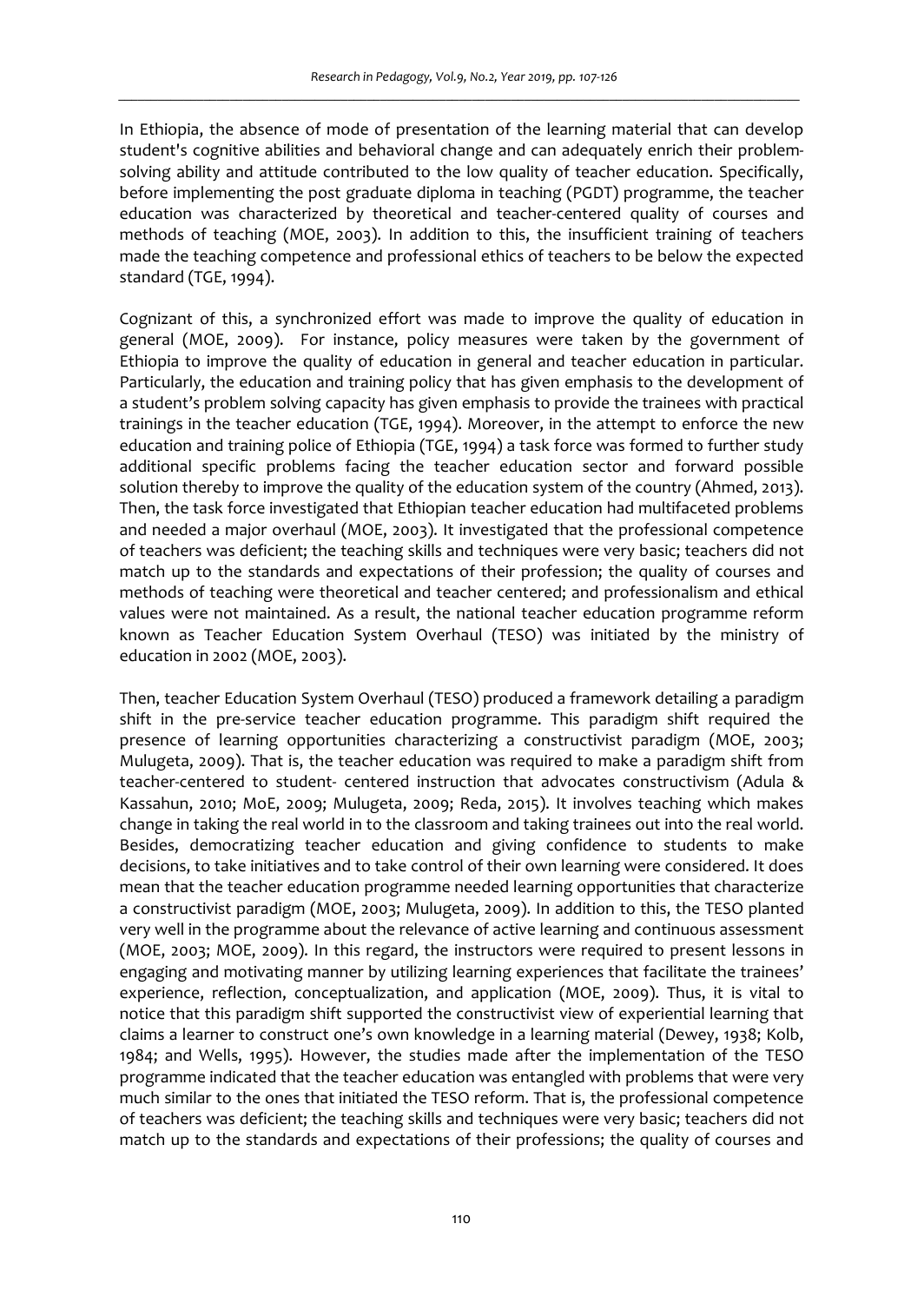methods of teaching were theoretical and teacher centered; active learning methods were not properly and sufficiently employed; professional commitment and work ethics were not demonstrated as desired; and teachers' interest to follow up and assist students was low. In general, much of the input and process factors of teacher education remained unchanged (MOE, 2003). These seemed to indicate that the student teachers had limited experiential learning practice while implementing the TESO programme.

Due to this reason, it was believed that reforming the secondary teacher education programme was in order. To this end, a national task force was set up to investigate the problems and forward the solution to the problems that faced the teacher education programme. The task force came up with experiences that the secondary school pre-service teacher education was delivered in many countries mainly in a postgraduate certificate form. Accordingly, the government of Ethiopia set up the Post Graduate Diploma in Teaching (PGDT) programme which came in to effect in 2009 with the intention to build a teacher education programme that emphasizes on pragmatism and reflective practitioner orientations (MOE, 2009).

One of the missions of the PGDT programme has been promoting reflective and social pragmatic principles and practices of teaching and learning (MOE, 2009). With this mission, the programme has been intended to enable trainees to become reflective practitioners who are able to analyze, evaluate and act to improve their own practice and develop further professional knowledge and skills. The programme has also intended to provide teacher trainees with the theoretical and practical experience they need to achieve all the standards and competencies set by the Ministry of Education such as facilitating student teachers' learning; assessing student teachers' learning; and using the information for improving teaching practices and student teachers' learning (MOE, 2009). In other words, the programme has been set to facilitate student teachers' experiential learning through practicing/applying diverse active and reflective instructional techniques; using subjectspecific pedagogical knowledge and academic knowledge to provide learning experiences that are related to experiential learning; and presenting lessons in engaging and motivating manner (MOE, 2009, Mulugeta, 2009).

In addition to this, the PGDT programme has been set up to facilitate learning by monitoring and assessing student teachers' learning progress continuously. This enables instructors to provide timely and constructive feedback to student teachers and use it as the basis for ongoing planning of teaching. Related to this, the process of the secondary teacher education preparation that has advocated the principles of reflective practice and team approach of learning has been desired to involve value orientations of learner-centeredness and pragmatism (MOE, 2009, Mulugeta, 2009). Here, enabling teacher trainees to become reflective practitioners, to improve their own practice and to develop further professional knowledge and skills has been the focal point of the programme. All these indicate that experiential learning has got emphasis in the PGDT programme.

In other words, teacher educators have been required to facilitate student learning rather than to transmit course related information to the trainees. They have been expected to actively manage instructional environment and learners' behavior in the teaching learning process (MOE, 2009). This gives teacher trainees opportunity to experience, reflect, conceptualize, and apply diverse active and reflective instructional techniques and promote their construction of knowledge in the courses offered. As learner-centeredness and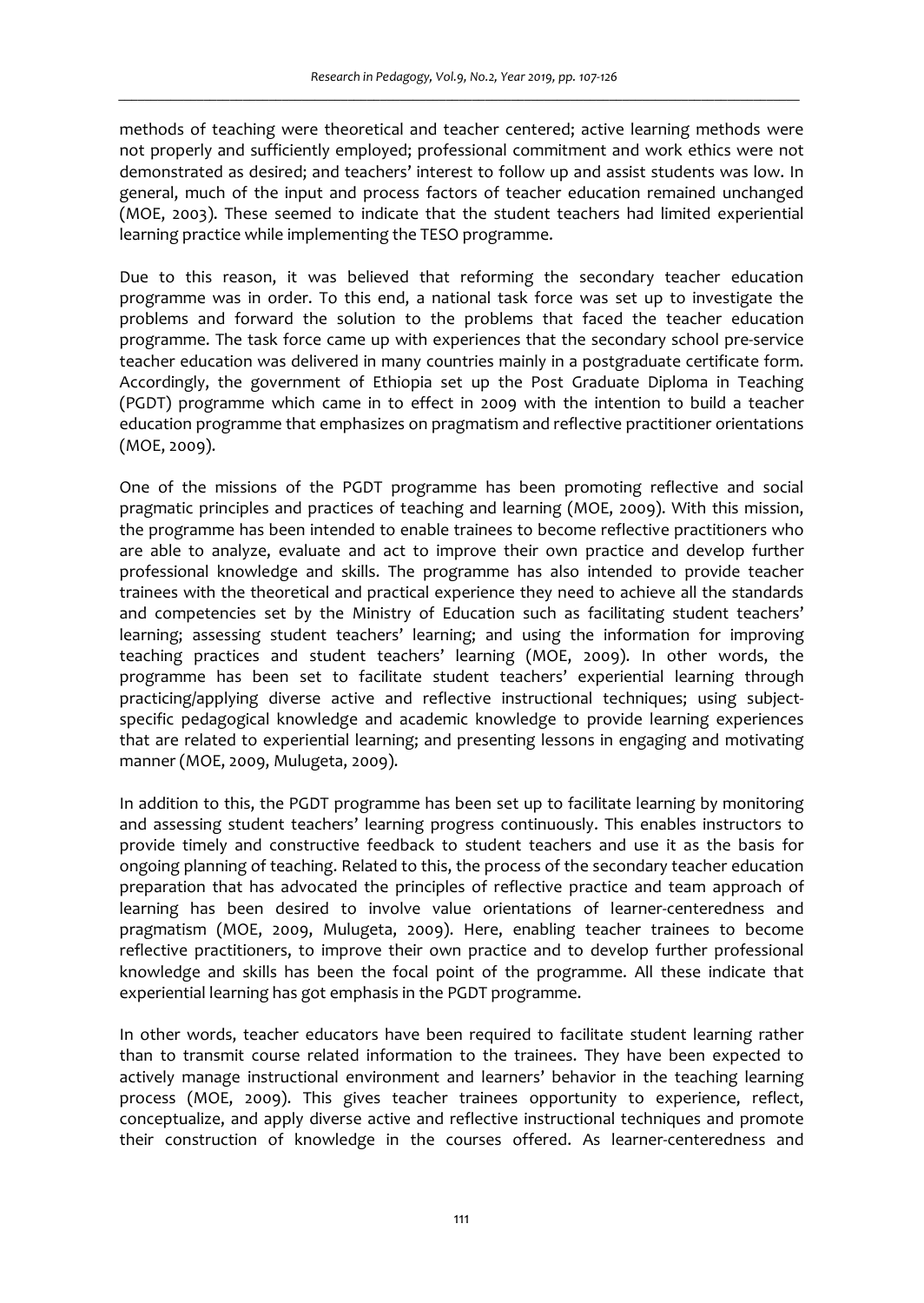pragmatism are the guiding values of the process of secondary school teacher preparation in the programme, teacher educators need to constantly construct powerful learning experiences that facilitate experiential learning of the trainees (Kolb, 1984; and Wells, 1995). Because, provision of the trainees with learning opportunities that encourage reflection, dialogue, critical thinking, knowledge ownership, and understanding in context and within learning communities facilitates their experiential learning practice (O' Loughlin, 1992; Zichner and Gore, 1990).

That is, the trainees can be stimulated to transform the conceptual content of lectures, readings, and their classmates' reports with the purpose of discovering their opinions, beliefs, values, principles, and applied approaches for controversial education issues (Tatto, 1998). This can be done by carefully assessing the trainees' progress and understanding; thoughtfully supporting learner's academic and emotional progress, understanding, and practice; and helping them to link theory and practice. These practices can help the trainees to have a command of critical ideas and skills; the capacity to reflect on, and learn from their practice oriented course related learning experience. Related to this, the application of teacher education pedagogies such as micro-teaching, analysis of teaching and learning, case methods, and problem solving are some important learning strategies that can be employed in the programme. Thus, the trainees need to work in small, stable groups, closely followed by the instructors (Dewey, 1938; Kolb, 1984; and Wells, 1995).

Although the instructors have been expected to play roles that support the trainees' experiential learning in the PGDT programme, they might have executed these roles as expected or otherwise. Thus, it was reasonable to assess the extent to which the instructor's executed expected instructional roles that facilitate the trainees' experiential learning. In addition to this, it was likely to investigate the factors that affected the instructors' instructional role in this teacher education programme. On top of this reason, the study was carried out in 2016/17 academic year in three public universities with the intention to:

- investigate the extent to which the instructors supported the trainees' experiential learning
- identify the factors affecting the instructors' contribution to the trainees' experiential learning.

To attain the abovementioned objectives of the study, the following research questions were specified:

- What is the extent to which the instructors supported the trainees' experiential learning?
- What are the factors affecting the instructors' contribution to the trainees' experiential learning?

The results of the study enable stakeholders of the PGDT programme such as instructors, trainees, PGDT programme coordinators, college deans, university officials and ministry of education to understand the extent to which the instructors contributed to the trainees' experiential learning in the programme. Moreover, they enable these stakeholders to comprehend the factors that either impede or support the instructors' contribution to the trainees' experiential learning in the programme. Furthermore, the paper adds to emerging literature in authorizing the trainees' and instructors' voice in teacher education geared toward the instructors' contribution to the trainees' experiential learning.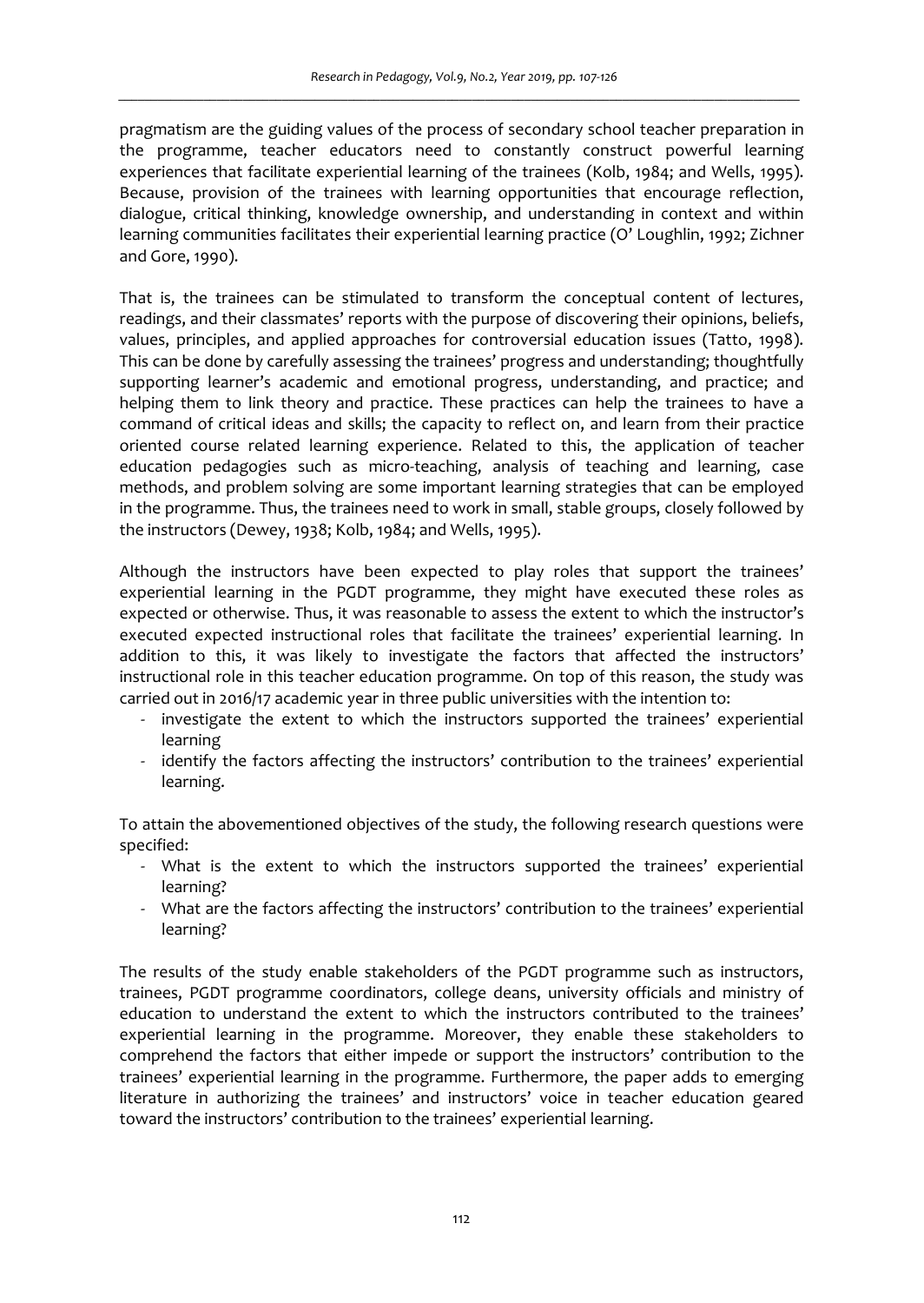However, the study was not without any limitation. That is, for the trainees were busy enough taking intensive on- campus courses and practicum out of campus in a short period of one academic year, the researcher encountered shortage of time required to gather more in depth qualitative data.

# **Materials and Methods**

A convergent parallel mixed methods research design was employed in the study. Subjects of the study included the winter modality pre-service secondary teacher education trainees and instructors selected in each of the study universities. The target universities included Bahir Dar University where the researcher was pursing Ph.D and Wollega University and Debre Markos University that are found in a near distance to Bahir Dar University. The universities were purposively selected to collect data with low travel and other costs. The quantitative data were collected from 311 trainees using questionnaire. The stratified simple random sampling techniques were employed to proportionally select the trainees from different departments. Instead, the qualitative data were collected in each of the study universities from purposively selected 3 instructors and 10 trainees. The purposive sampling technique was employed to select instructors thought to voluntarily provide adequate and relevant interview data. In addition to this, with the researcher's belief that the classroom representative trainees give better data, these trainees were purposively selected to participate in the focus group discussion. Then, the data were collected using the interview and focus group discussion guide questions developed by the researcher from the reviewed related literature.

The questionnaire which contained 10 statements with five point Likert type scale was developed by the researcher from the reviewed related literature. The favorably stated questionnaire statements were scored as Strongly Agree (5), Agree (4), Undecided (3), Disagree (2), and Strongly Disagree (1). Here, higher score means that the instructor had higher positive contribution to the trainee's experiential learning. Whereas lower score means that the instructor had lesser positive contribution to the trainee's experiential learning.

Before employing the questionnaire for data collection in the main study, the pilot taste of the questionnaire was made to check the reliability of the instrument. However, before conducting the pilot study of the questionnaire, the content validity of the scale was judged by three teacher educators selected at Bahir Dar University. That is, the three teacher educators evaluated the appropriateness of the items of the questionnaire to represent what they were assumed to represent in the study. This was done for the reason that this technique enables the researcher to secure content validity (the degree to which an instrument is representative of the topic and process being investigated) (Colton and Covert, 2007). While conducting the pilot study of the instrument, the values of unfavorable statements were reversed for data analysis. The result indicated that the Cronbach alpha  $(\alpha)$  reliability coefficient of the questionnaire was 0.753.

Having conducted the pilot study of the instrument, the researcher utilized the instrument to collect data in the main study. However, before collecting data for the main study, course instructors were introduced about the purpose of the study and requested to allow their instructional time to collect data from the trainees. Likewise, the respondents of the questionnaire were introduced about the purpose of the study, the confidentiality of the data and the procedure of filling the data. Then, having obtained the consent of the respondents to fill the questionnaire and instructors to allow their instructional time for data collection, the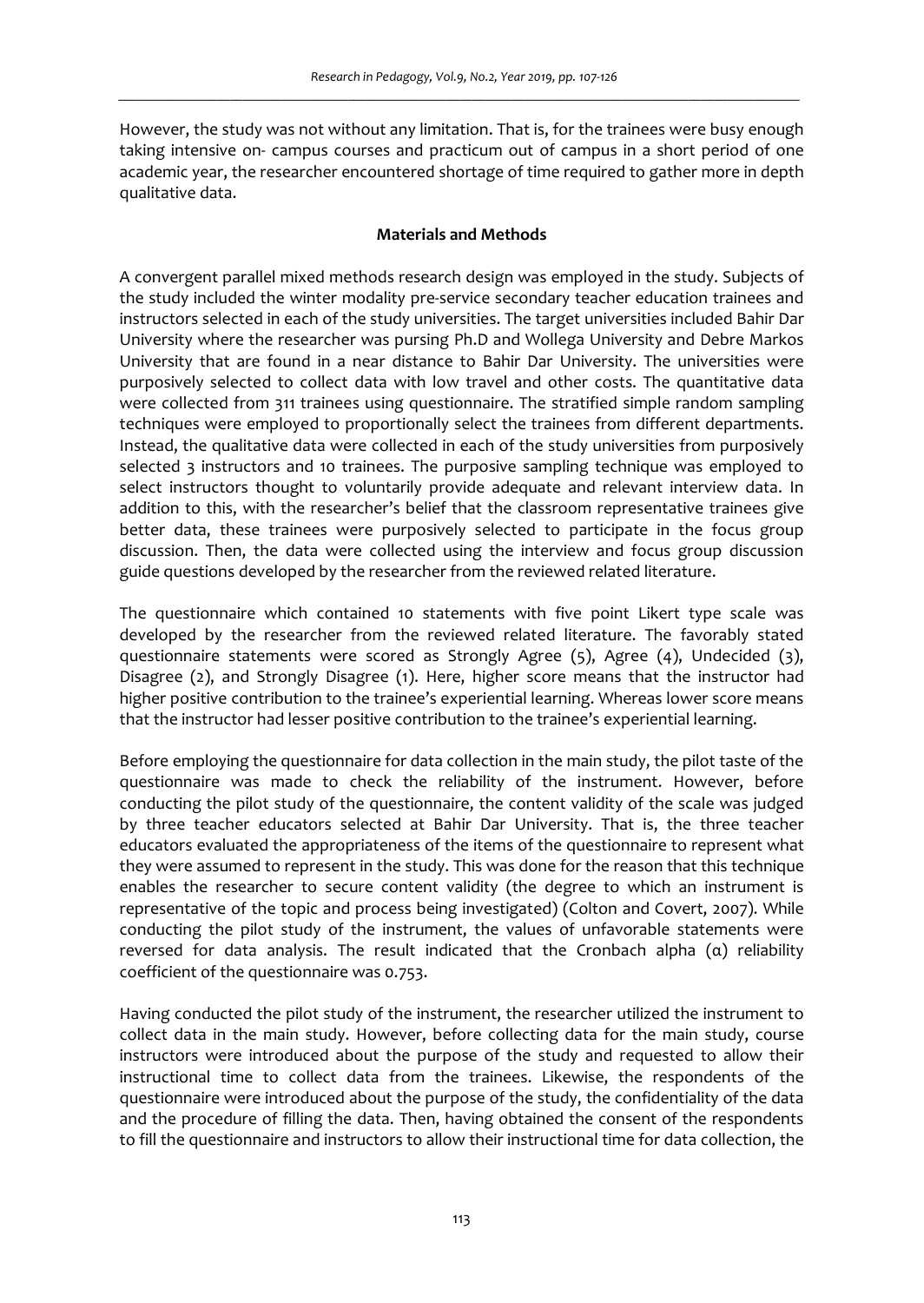researcher himself collected the quantitative data from the trainees in their respective classrooms.

On the other hand, the semi-structured interview and focus group discussion guide questions were developed by the researcher from the reviewed related literature and employed to collect the qualitative data. With the consent of the trainees and course instructors, focus group discussion and interview were made in each of the study universities. Both data were collected from the respondents in the presence of the researcher. Here, the researcher served as a facilitator and data collector.

The collected quantitative and qualitative data were analyzed separately. The quantitative data were analyzed using descriptive statistics (frequency, percentage, mean and standard deviation) and inferential statistics (t-test and ANOVA). On the other hand, the qualitative data were analyzed employing thematic analysis technique. Having done this, interpretation of the findings of the quantitative and qualitative data analyses was made concurrently. Following this, summary, conclusion and implication of the findings were made respectively.

# **Results and Discussion**

## **Data Analysis Procedure**

The quantitative data were scored and analyzed using frequency, percentage, mean, standard deviation, one sample t-test, independent samples t-test and one way ANOVA. The frequency, percentage, mean and standard deviation were employed to describe the perceptions of the trainees toward the contribution of the instructors to their experiential learning. A one sample t–test was employed to compare rated mean value of the trainees with expected mean value. Independent sample t-test was computed to uncover the observation of the trainees toward the contribution of instructors to their experiential learning as a function of gender and teaching experience. On the other hand, one way ANOVA was computed to examine the trainees' observation toward the instructors' contribution to their experiential learning as a function of CGPA. Moreover, the qualitative data were analyzed employing the thematic analysis technique to assess the factors that affected the instructors' contribution to the trainees' experiential learning.

#### **Data Presentation and Analysis**

The quantitative data analysis was made based on data obtained from 311 trainees. Instead, the analysis of the qualitative data was made based on the FGD and interview data collected from 30 trainees and 9 instructors respectively selected in all of the study universities.

| Table 1: Descriptive Statistics of the Trainees' Perception Scores on the Instructors' Contribution |  |  |  |
|-----------------------------------------------------------------------------------------------------|--|--|--|
| to the Trainees' Experiential Learning ( $N = 311$ )                                                |  |  |  |

| Perception towards                                                          | N | Mean | -SD | Minimum | Maximum |
|-----------------------------------------------------------------------------|---|------|-----|---------|---------|
| Experiential 311   26.56   4.79<br>Instructor's Contribution to<br>Learning |   |      |     | 16.00   | 38.00   |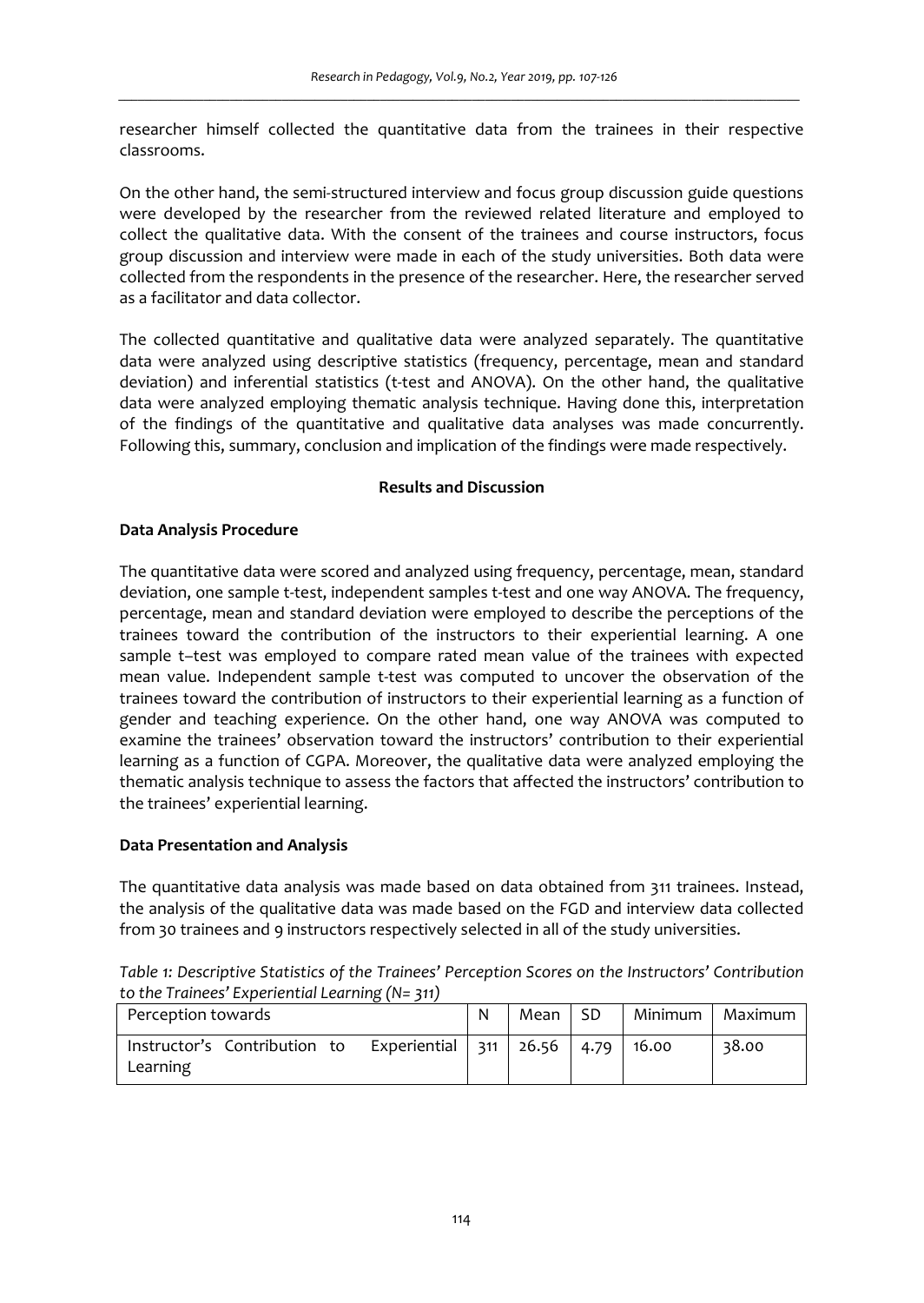As table 1 depicts, 311 subjects' mean score on their perception toward the instructors' contribution to the trainees' involvement in experiential learning in the PGDT programme was 26.56± 4.79 out of 50 (53.12%). The instructors' 53.12% contribution to the trainees' experiential learning practice was less than that of their 60% expected average contribution. The same table also depicts that the trainees' minimum and maximum perception scores were 16.00 and 38.00 out of 50 respectively. The existence of minimum scores highly moved below the median score (26.00) informed that there were instructors with low contribution to the trainees' experiential learning.

*Table 2. Results of t-test for Comparison of Trainees' Rating Score on Instructors' Contribution to the Trainees' Experiential Learning with that of Expected Mean Score (N=311)* 

| Perception Towards                                                        | N | Rated<br>Mean | Expected<br>Mean | <b>SD</b> | Df  |            | Sig. |
|---------------------------------------------------------------------------|---|---------------|------------------|-----------|-----|------------|------|
| Instructor's contribution to the   311<br>Trainee's Experiential Learning |   | 26.56         | 30.00            | 4.79      | 310 | $-12.682*$ | .000 |

 $*$  P<0.05

As table 2 shows, at 0.01 alpha level, t (310) =-12.682, P<0.01, there was statistically significant mean difference in the trainees' observation toward the instructors' contribution to their experiential learning. That is, the trainees' rated mean score (26.56) on the instructors' contribution to their experiential learning was significantly less than that of their expected mean score (30.00).

Similarly, the qualitative data analysis findings presented below under the specified themes supported the quantitative data analysis findings.

# **Classroom Seating Arrangement**

The majority of the focus group discussants affirmed that the instructors most of the time encouraged the trainees' seating arrangement to be rigidly organized in rows face to face to the blackboard. That is, they did not encourage them to flexibly reorganize their seating arrangement overtime in such a way that facilitates their active involvement in the instruction. Even though some instructors sometimes asked the trainees to reorganize their seating arrangement to involve especially in group learning activities, the low interest the trainees had in the programme discouraged them to do so. Likewise, lately commencing of course delivery that resulted in shortage of instructional time and the crowded classrooms found in the study universities did not allow instructors to flexibly reorganize the trainees' seating arrangement in such a way that facilitates their active involvement in the instruction. In addition to this, particularly in BDU, as all the discussants who learned in New Class Rooms (NCR) informed, the NCRs were equipped with chairs regularly arranged only on one side of long and wide rectangular tables. Consequently, the instructors frequently lectured more content within a short period of time using the blackboard as well as the PowerPoint presentation. Like what the focus group discussants mentioned, almost all the interviewed instructors witnessed that they had limitations in flexibly reorganizing the classroom seating arrangements in such a way that facilitates the trainees' involvement in the instruction. That is, they frequently encouraged the trainees to sit in rows arranged face to face to them and attend their lecture made on course contents.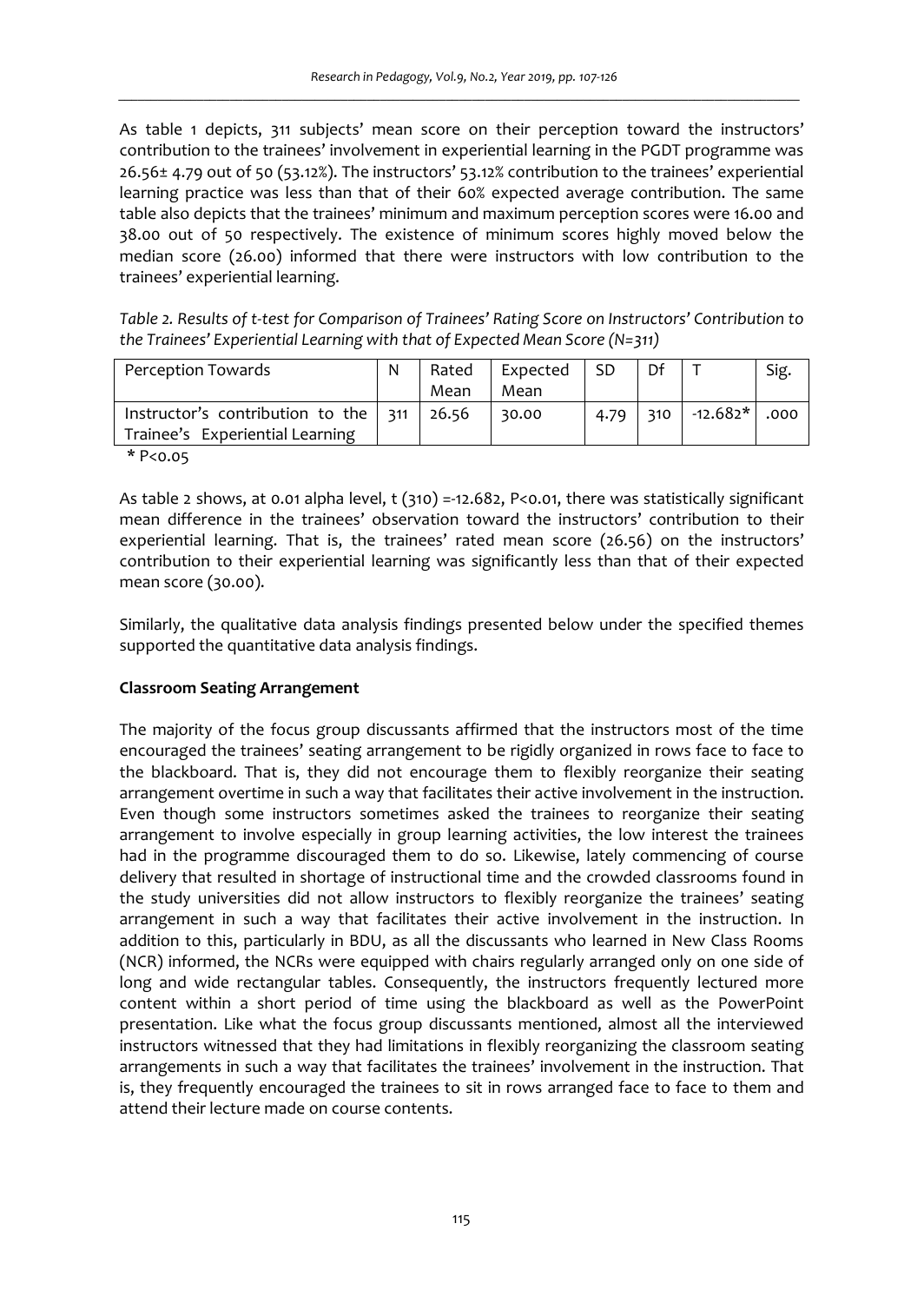As most of the instructors said, the trainees' low interest to actively attend the courses, lately commencing of course delivery that resulted in shortage of instructional time and the intention of instructors to finish course delivery within a short period of instructional time resulted in the trainees' frequent and rigid face to face seating arrangement. Related to this, in BDU, more of the interviewees who taught in the classrooms crowded with armchairs in FBE did not want to waste time to remove unwanted armchairs and reorganize the trainees' seating arrangement in the way that facilitates their involvement in different active learning activities. Similarly, due to the existence of big and long rectangular tables in NCR in BDU, the instructors could not enforce the flexible reorganization of seating arrangement over time. Moreover, since the classrooms were crowded with armchairs in WU and DMU, the instructors frequently lectured to the trainees seating in rows regularly arranged face to face to the instructor. Of course, there were few instructors who infrequently advised the trainees to flexibly reorganize their seating arrangement for cooperative learning. However, the trainees mostly preferred to sit permanently looking face to face to the instructor. On top of this, the instructors frequently lectured to the trainees. This was likely to facilitate the trainees' rote learning.

#### **Learning Activity**

The majority of the focus group discussants indicated that the instructors frequently lectured on the course content than provided the trainees with learning activities that facilitate their involvement in the knowledge construction process. In other words, the learning activities provided to the trainees were most of the time limited to listening to the instructors' lecture and taking notes. For instance, in BDU, the majority of the discussants had similar observation to what one of the discussants said that most of the instructors frequently made lectures that helped him to absorb information for the purpose of passing tests and exams. Of course, few instructors infrequently provided them with learning activities that involved them in learning tasks done individually, in pairs and in small groups. This implies that the trainees most of the time learned by listening to what most of the instructors talked about the course content rather than learned by involving in different learning activities by themselves.

As more of the discussants observed, this was due to the fact that the instructors who lately commenced course delivery preferred to make lectures on bulky course content within a short period of instructional time than to involve the trainees in the instruction. In addition to this, the trainees who had low interest to the teaching profession also preferred to attend lectures, to read the hand out and sit for exam than to involve in learning activities. Moreover, the trainees who entered in to conflict with the university administration body that did not provide them with food, dormitory, and pocket money payment services on time were discouraged to involve in the instruction.

Like what the trainees observed, almost all the interviewees assured that although they infrequently provided learning activities that directly involve the trainees in pair and group learning activities, they most frequently limited the learning activities given to the trainees to listening lectures and taking pieces of information from these lectures. That is, the instructors failed to frequently provide the trainees with learning activities that adequately facilitate their active involvement in the instruction. Related to this, for instance, one of the interviewees indicated that although giving lecture was not his primary preference, as the trainees had no interest to participate in the instruction, he frequently lectured on the course content to the trainees. The other interviewees also added that the shortage of instructional time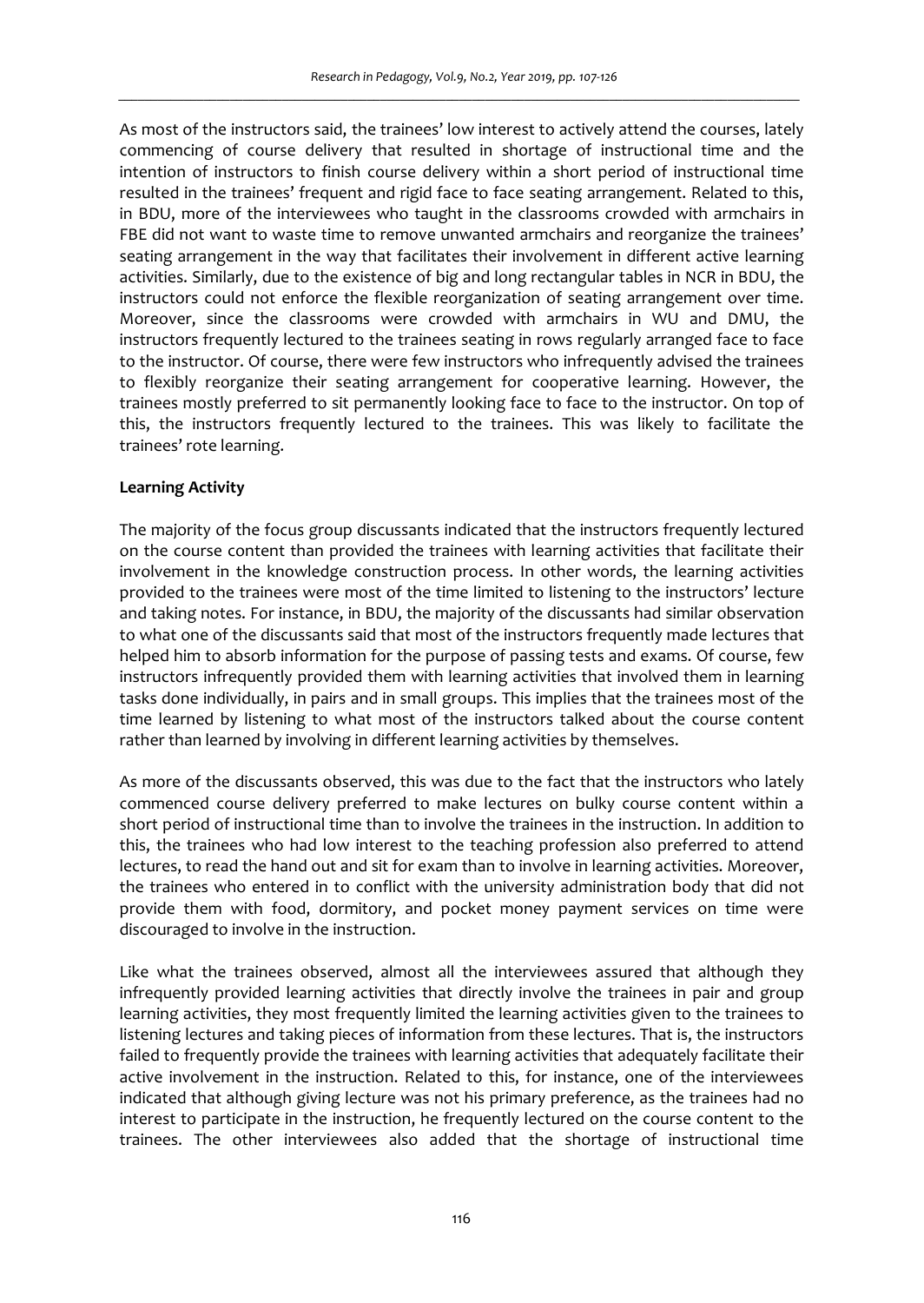encountered them to cover the course content, the crowded classroom space and the trainees' preference to read the handout outside of the classroom for exam forced them to make frequent lecture.

## **Classroom Interaction and Discussion**

The majority of the focus group discussants in the study universities disclosed that, although the instructors are the main agent to initiate and facilitate the trainees' classroom interaction and discussion, they could not frequently execute it. That is, with the intention to cover large course content within a short period of time, most of the instructors were frequently transmitting pieces of course related information through their lectures rather than initiating and facilitating the trainees' classroom interaction and discussion. For instance, the majority of them agreed with what one of the discussants put that only few instructors infrequently involved the trainees in pair and small group discussions. Likewise, more of the discussants supported what the other trainee expressed that he most of the time individually absorbed what his instructors told about the course content. In other words, although some instructors infrequently initiated and facilitated the trainees' classroom interaction and discuss, most of them facilitated individual learning than cooperative learning.

According to most of the discussants, these practices resulted from the instructors' lately starting of course offering. This in turn resulted in frequently made lectures executed to cover bulky course content within a remaining short period of instructional time. In addition to this, classrooms crowded with armchairs and low interest of the trainees to the program hampered the trainees' cooperative learning.

Like what the FGD participants of the study universities said, the interviewees participated in the study universities disclosed that they could not frequently initiate and facilitate the trainees' classroom interaction and discussion. That meant that, through their frequently made lectures, the instructors facilitated individual learning than cooperative learning. Of course, few instructors tried to provoke the instructors' thought process through questions posed to individual trainees. But, the trainees did not get frequent chance to interact and discuss among themselves in pair and small learning groups. Moreover, although some instructors infrequently gave some questions and assignments to the trainees to discuss in groups, the trainees did not show willingness to actively participate in such kind of learning activities. Even sometimes, when each group member was asked to present what was discussed in the group learning activities, he/she was not willing to do so. Rather, the group members usually left the presentation to be done by the same person or persons in a group. These practices encouraged the instructors to frequently give lecture to the trainees.

Here, most of the instructors told that the shortage of instructional time that encountered them to cover the bulky course content, the crowded classroom space, and the trainees' low interest to learn cooperatively forced them to make frequent lecture in the classroom.

# **Feedback and Support**

The majority of the FGD participants witnessed that they did not receive frequent and adequate academic feedback as well as emotional support from their instructors in the classroom. For instance, more of the discussants accepted what one of them presented that except the subject matter teacher who provided feedback on what he sometimes presented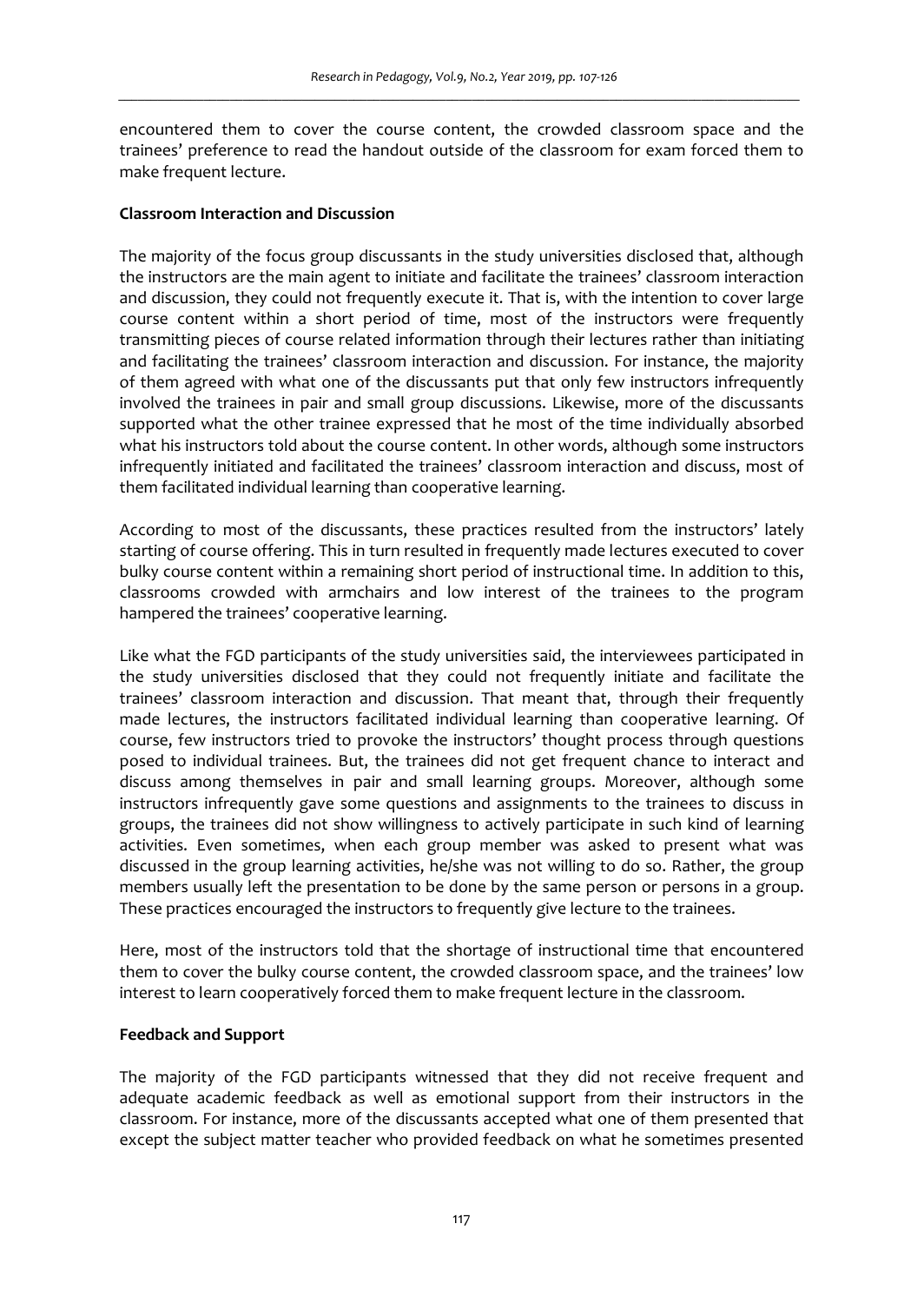in the classroom, other course instructors did not frequently provide him with timely feedback and support on the learning tasks and assessment results. The instructors were most of the time simply running to cover the course content through their frequently made lectures. That is, since the discussants were most frequently listening to lectures and taking notes, they were not in a position to receive feedback and support from the instructors. Of course, one of the discussants disclosed that only one of his instructors used to inform the trainees how to solve emotional problems in the classroom. However, most of the trainees who were upset with the maladministration of the university administration in providing them with timely services of food, dormitory and pocket money payment never noticed the time they received emotional support from the instructors.

Of course, most of the discussants described that only few instructors sometimes provided feedback to the individual or group learning tasks done and presented to the class. That meant that the feedback given was most of the time limited to the assignments done and presented in the classroom than to other involving classroom learning activities. Although few instructors infrequently gave immediate feedback on test and exam results and group assignment works presented to the class, the feedbacks were most of the time limited to show mistakenly or correctly done assessment tasks but not used to involve them in learning activities. That is, having taken tests and exams, the trainees did not most of the time receive immediate feedback on test and exam results. Rather, they frequently used to see only the final assessment letter grades. This consolidates what one of the discussants told that in the second semester the assessment and evaluation course instructor could show test, quiz, and exam results once before summing up them. Even when the trainees submitted written assignment, the instructors did not often give feedback on what they did. Rather, they told to the trainees only the assessment value they scored, mostly at the end of the course delivery.

Likewise, most of the interviewees noticed that they did not provide the trainees with timely and adequate feedback on their classroom learning. Related to this, most of the interviewees supported what one interviewee said that since the trainees were reluctant to engage in learning activities, he infrequently tried to engage them in learning activities and to provide constructive feedback on their learning. On the other hand, most of the interviewees maintained that as giving feedback on each and every academic activity was not a tradition in the universities, they did not give adequate and timely feedback to each of the trainees on each of the classroom learning aspect. Of course, after giving tests, exams and other assessment tasks, they sometimes used the assessment results for evaluation purpose but not for shaping and guiding the trainees' subsequent learning. This might have reduced the trainees' involvement in the knowledge construction process. Of course, for instance, in DMU, when the trainees utilized broken language and concepts in the classroom, one of the interviewees tolerated and encouraged the trainees to participate in the classroom discussion. However, since the class size was very large, the feedback was frequently given only to the trainees who raised their hands and answered to the instructor's questions. That meant that the instructor could not reach to every trainee to give feedback and support.

As to most of the interviewees, the lack of provision of feedback and support was related to the existence of large class size and the occurrence of shortage of instructional time that resulted from lately commencing of course offering. In addition to this, as one instructor who frequently lectured on a course consisting of 7-8 sections bulky course content within a month said, it was also related to the bulkiness of course content. Even though some interviewees used to give feedback on every assessment task to the trainees, they could not give feedback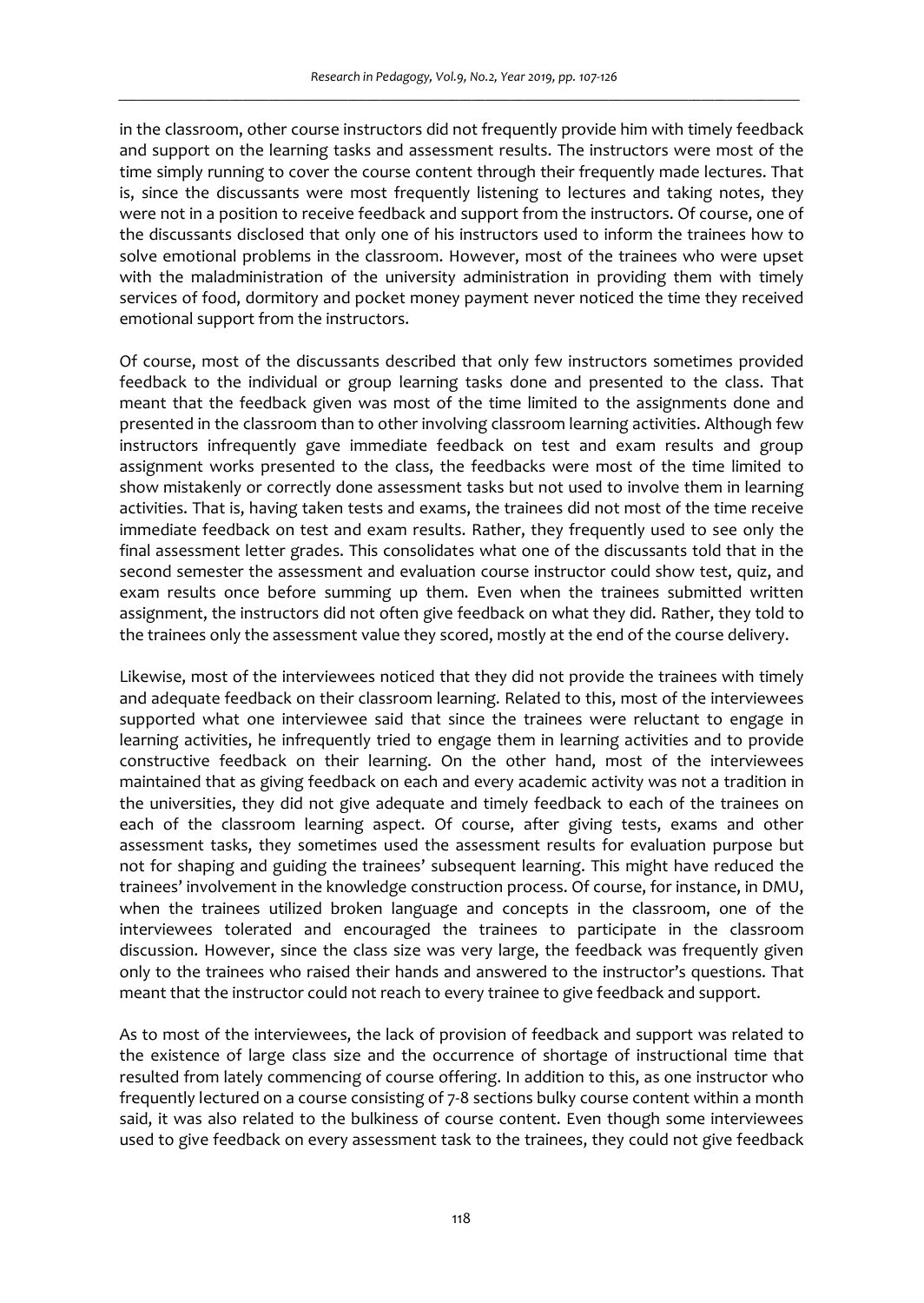and support to each of a large number of the trainees assigned in a classroom within that short instructional time they had.

In this study, the trainees' perception score on the instructors' contribution to the trainees' experiential learning was compared across their demographic variables such as gender, prior teaching experience and undergraduate study CGPA. Accordingly, the independent samples ttest and the one way ANOVA results are presented in Table 3, table 4, and table 5 respectively.

| Gender         |           | Mean           | SD           | Df  |        | Sig  |
|----------------|-----------|----------------|--------------|-----|--------|------|
| Male<br>Female | 217<br>94 | 26.47<br>26.74 | 4.78<br>4.82 | 309 | $-456$ | .649 |

*Table 3. Results of t-test for Comparison of the Trainees' Rating Score on the Instructors' Contribution to the Trainees' Experiential Learning across Gender (N=311)* 

P>0.05

As the t-test result shows (table 3), there was no a statistically significant difference in the mean rating scores of male and female trainees on the contribution of the instructors to the trainees' experiential learning (t (309) = -.456, P > 0.05). That is, the instructors' mean contribution to the experiential learning of both male and female trainees was below that of the expected one (30).

*Table 4. Results of t-test for Comparison of the Trainees' Rating Score on the Instructors' Contribution to the Trainees' Experiential Learning across Teaching Experience (N=311)* 

| Teaching Experience          | N         | Mean           | SD           | Df  |          | Sig  |
|------------------------------|-----------|----------------|--------------|-----|----------|------|
| Experienced<br>Unexperienced | 41<br>270 | 25.73<br>26.68 | 5.21<br>4.72 | 309 | $-1.184$ | .237 |

P>0.05

As table 4 depicts, the t-test result did not show statistically significant difference in the mean rating scores of experienced and unexperienced trainees (t  $(309) = -1.184$ , P > 0.05). That is, the instructors provided below the expected mean support to the experiential learning of both experienced and unexperienced trainees. This implies that the instructors did not provide differentiated support to the trainees' experiential learning based on their teaching experience.

*Table 5. Results of One Way ANOVA for Comparison of the Instructors' Contribution to the Trainees' Experiential Learning across CGPA (N= 311)* 

| Source of Variation                      | Sum of Squares                 | Df         | Mean Square      |      | Sig. |
|------------------------------------------|--------------------------------|------------|------------------|------|------|
| Between Groups<br>Within Groups<br>Total | 36.072<br>7072.693<br>7108.765 | 308<br>310 | 18.036<br>22.963 | .785 | .457 |

## P>0.05

As table 5 portrays, the one way ANOVA result confirmed that statistically significant difference was not found among the mean rating scores of the trainees on the instructors' contribution to the trainees' experiential learning across CGPA. That is, all the trainees who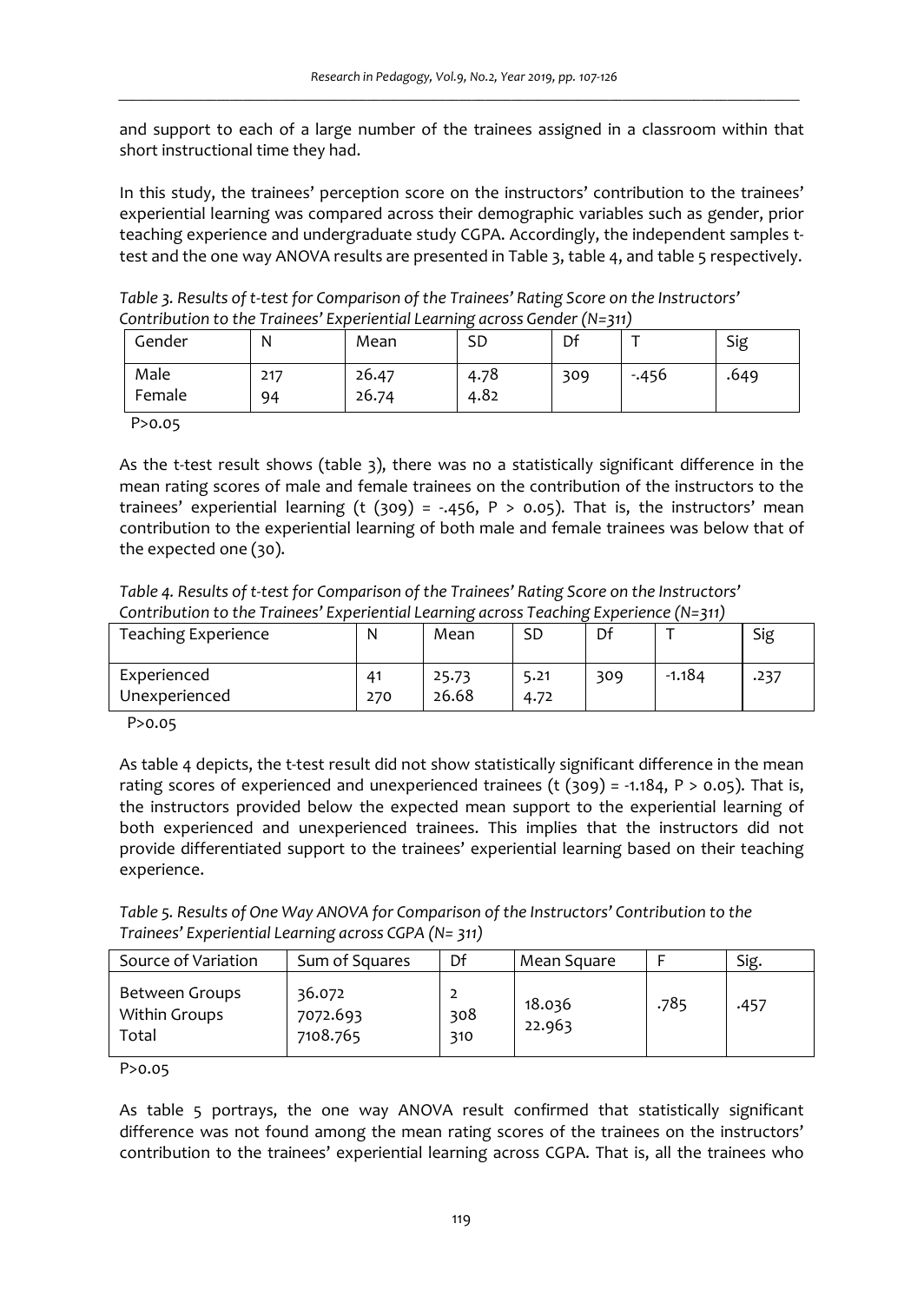accumulated CGPA  $\leq$  3.00 (mean=26.95), between 3.00 and 3.50 (mean=26.21) and  $\geq$ 3.50 (mean=26.43) obtained similarly below the expected mean support of the instructors (30) to their experiential learning ( $F(2,308) = .785$ ,  $P > 0.05$ ). This implies that differentiated instructor support was not provided to the trainees who accumulated different CGPA in their undergraduate study.

## **Discussion**

In this research, attempt was made to investigate the role of instructors in facilitating the trainees' experiential learning. In doing so, the analyses of the quantitative and qualitative data were made separately. But, the findings of the quantitative and qualitative data analyses were discussed concurrently below.

As the descriptive statistics presented in table 1 show, on average the instructors' contribution to the trainees' experiential learning was 26.56 (53.12%). This indicates that the instructors' contribution to the trainees' experiential learning was less than that of their expected average contribution (60%). In other words, the instructors' contribution to the trainees' involvement in the knowledge construction process was less than that of the expected contribution.

Likewise, in table 2, the one sample t-test statistics revealed that the rated mean value (26.56) of the trainees' observation on the instructors' contribution to the trainees' experiential learning was significantly less than that of their expected mean value (30.00). That is, the instructors' contribution to the trainees' experiential learning significantly fell below their anticipated contribution to the trainees' experiential learning. Similarly, the qualitative data analysis findings showed that the instructors' role had limitation in facilitating the trainees' experiential learning.

In experiential learning which is not usually mediated or taught (Moon, 2004), instructors are facilitators who support learners to actively construct their own meaning of the learning material from what they experience (Boud, at al., 1993). By facilitating the flexible reorganization of classroom place and space that contributes positively to student engagement, collaboration and learning, the instructors can support learners to construct their own knowledge in the learning material (Neill and Etheridge, 2008). However, in this programme, the instructors who frequently encouraged the trainees' seating arrangement to be rigidly organized in rows face to face to the blackboard facilitated the trainees' absorption of highly organized instructors' knowledge in a learning material from detailed PowerPoint presentations and long lecture note written on the blackboard. That is, the instructors who failed to flexibly reorganize the trainees' seating arrangement for group discussions and other active learning strategies facilitated the trainees' absorption of the instructors' knowledge than supported the trainees' own knowledge construction in a learning material. This in general contradicted to the contemporary pedagogical approaches to learning that emphasize learning orientation than teaching orientation (Jaskari, 2009).

Many individuals learn best and become proficient in skills when they participate in learning activities than passively listen to or observe what instructors do (Hermin and Toth, 2006). Thus, there is a need to utilize learning activities that support the constructivist model of learning in the instruction. That is, the learning activities to be provided to learners should be ones that allow learners to actively collect information, process that information and construct their own meaning in the learning material (Moon, 2004; Silberman, 1996).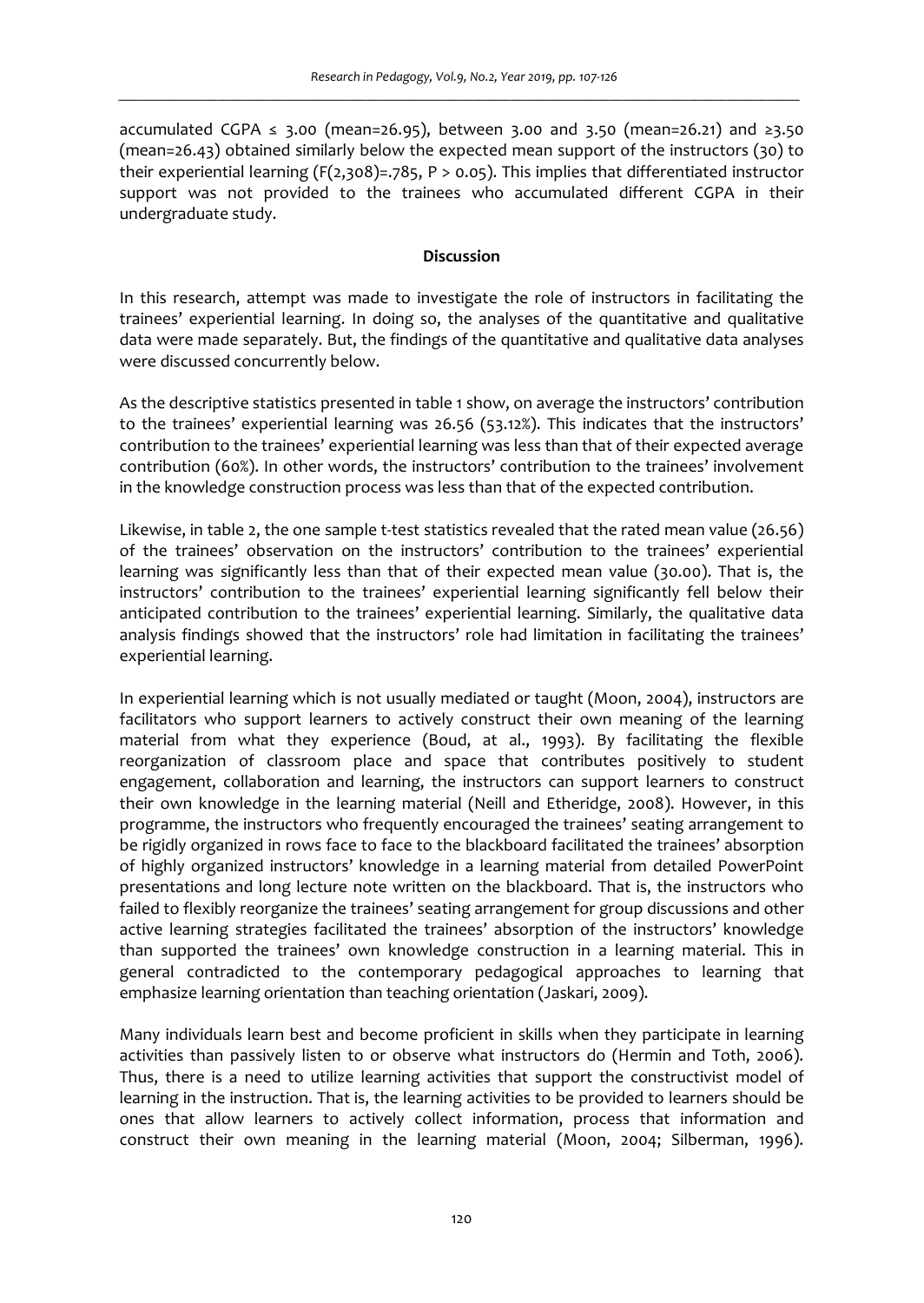However, in this teacher education programme, the instructors frequently lectured on the course content than provided the trainees with learning activities that facilitate their knowledge construction. In other words, the learning activities were most of the time limited to listening to the instructors' lecture and taking notes. Thus, they were likely to facilitate a transmission model of learning that empowers an instructor to transmit his/her own knowledge in a course to learners (Anderson et al., 2001; Moon, 2004). That meant that learning by listening to what the instructors talked about the course contents helped the trainees to absorb information for the purpose of passing tests and exams than to construct their own knowledge in the learning material.

The instructors who lately commenced course delivery encountered shortage of instructional time. Consequently, they made lectures on bulky course content within the remaining short period of instructional time than involved the trainees in the instruction. In addition to this, the trainees' low interest to the teaching profession and entrance into conflict with the university administration body that could not provide them with services such as food, dormitory, and pocket money payment on time discouraged their involvement in the instruction. That is, these unfavorable conditions encouraged them to read the hand out and sit for exam than to involve in learning activities that facilitate experiential learning.

Effective constructive learning occurs in instructions involving small learning groups, collaborative work, and availability of opportunities for interaction, communication, and cooperation among the individual student and others in the learning environment (Salomon, 1993). In line with this, experiential learning involves cooperative learning that enables individuals to construct shared concepts and skills in the learning material (Ernest, 1996). This cooperative learning can be facilitated by supporting the learners' classroom interaction and discussion. As one element of the external learning environment of a learner (Beard, 2010), a teacher is a main agent that initiates and facilitates the learners' classroom interaction and discussion. However, in this teacher education, most of the instructors who frequently lectured to cover large course content within a short period of instructional time could not adequately initiate and facilitate the trainees' classroom interaction and discussion. That is, as the trainees most of the time individually absorbed what their instructors told about the course content, most of the instructional practices facilitated individual than cooperative learning. This does mean that although experiential learning requires learning to be social (Simons et al., 2000b), the trainees most of the time individually absorbed the transmitted instructors' knowledge in the courses. This matched with the finding of the quantitative data that disclosed that the instructors' contribution to the trainees' experiential learning practice was significantly lower. Of course, few instructors who infrequently initiated and facilitated the trainees' involvement in pair and small group discussions positively contributed to the trainees' experiential learning.

In this regard, first of all, the limited chance that the trainees got to interact and discuss among themselves in pair and small learning groups resulted from the instructors' delayed commencement of course delivery. That is, the delay resulted in shortage of instructional time that encouraged the instructors to make frequent lecture on bulky course content within the remaining short period of instructional time. Of course, the low interest of the trainees to the program and the classrooms crowded with armchairs and wide and long rectangular tables contributed to the trainees' individual absorption of the transmitted information.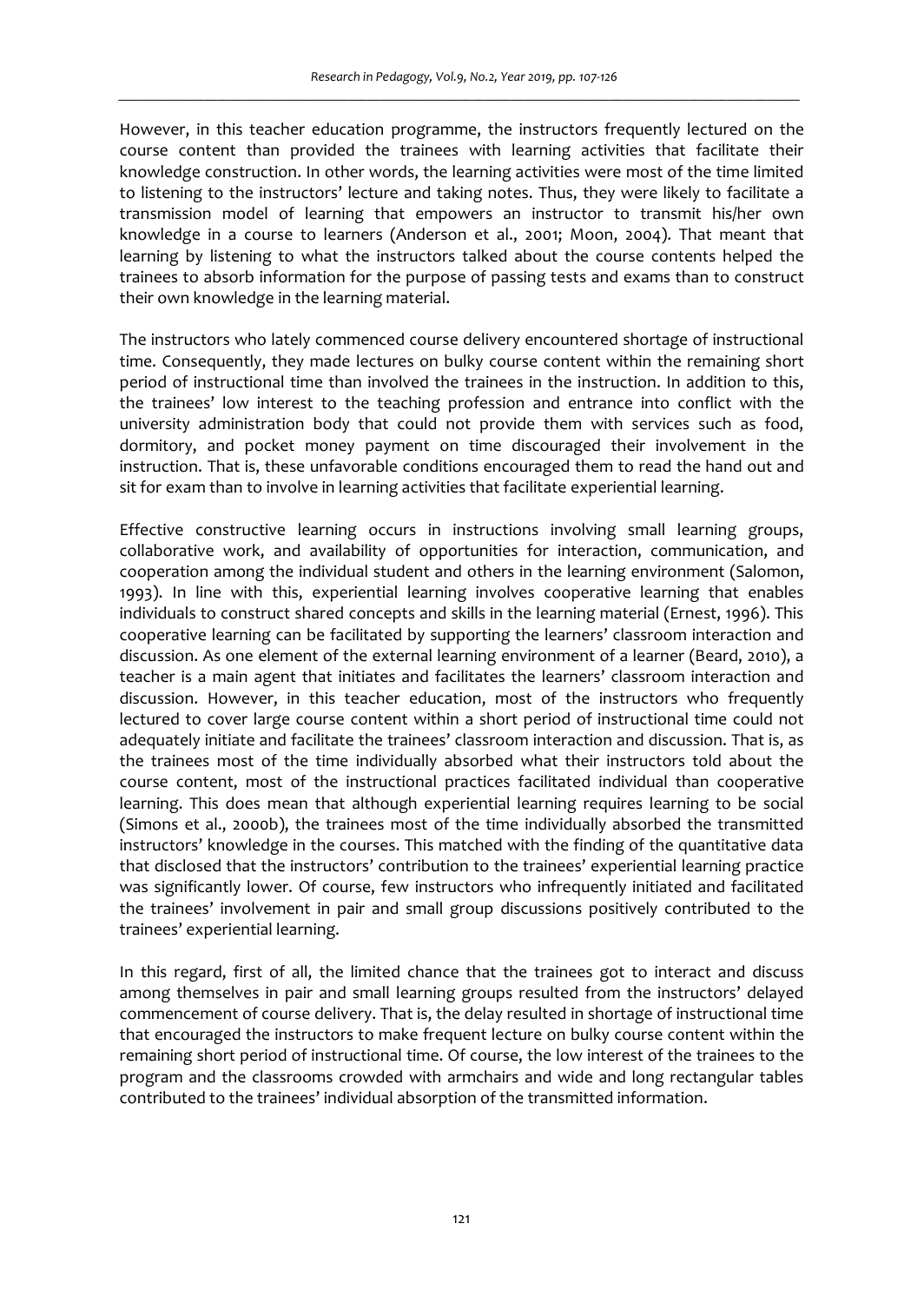As Jonassen (1991) argued, experiential learning is an active process of interpreting and constructing individual knowledge representations. The social learning environments that encourage the exchange of information and offer opportunities for feedback and support are most likely to support experiential learning (Chism, 2006). Contrary to this, in this teacher education programme, the trainees received limited emotional support and academic feedback on learning tasks and assessment results from their instructors in the classroom. Particularly, due to lack of provision of the trainees with immediate feedback on the assessment results, the instructors could not focus learning, motivate learning, and shape/direct learning (Moon, 2004). This was likely to reduce the trainees' involvement in the knowledge construction process.

If learning from feedback is to be effective, programmes should be designed to include dedicated time allocated for reflection after feedback is given (Quinton and Smallbone, 2010). Nevertheless, in this programme, the instructors who lately commenced course delivery resulted in shortage of instructional time. Consequently, for they frequently used the remaining short period of instructional time to lecture bulky course content, they were not likely to provide the trainees with the required feedback and support. The result seemed to be reduction of the trainees' involvement in the knowledge construction process.

Of course, particularly, some of the subject matter teachers infrequently provided feedback to the individual or group learning tasks done and presented to the class. In addition, some instructors infrequently gave feedback on test and exam results and group assignment works. But, the feedback was most of the time limited to showing mistakenly or correctly done assessment tasks, mostly at the end of course delivery. Moreover, having taken tests and exams, the trainees did not most of the time receive immediate feedback on test and exam results. Rather, they frequently used to see only the final assessment letter grades at the end of the course delivery. Such kind of feedback given at the end of the course delivery was not that much relevant to the trainees' involvement in the instruction. Because, so that feedback offers individuals an additional experiential base for reflection, it should have been given during the course delivery (Quinton and Smallbone, 2010).

In addition to the instructors' delay in commencing course offering on time, the reluctance of the trainees to engage in learning experiences and lack of the universities' tradition to give feedback on each academic activity to the trainees contributed to the reduction of the provision of timely feedback and support. In addition, the existence of large class size and bulky course content hindered the provision of feedback and support to each of a large number of the trainees assigned in a classroom. In general, all these contributed to the reduction of the trainees' involvement in the knowledge construction process.

# **Conclusions**

The current study sheds light on the status of the instructors' contribution to the trainees' experiential learning in the target universities. In this regard, the findings of the study enabled the researcher to conclude that the instructors had limitation in facilitating the trainees' experiential learning. That is, the instructional role that the instructors played to facilitate the trainees' experiential learning was significantly lower. To state specifically,

The instructors who encouraged the trainees' seating arrangement to be rigidly organized in rows face to face to the blackboard facilitated the trainees' individual absorption of highly organized instructors' knowledge in a learning material. That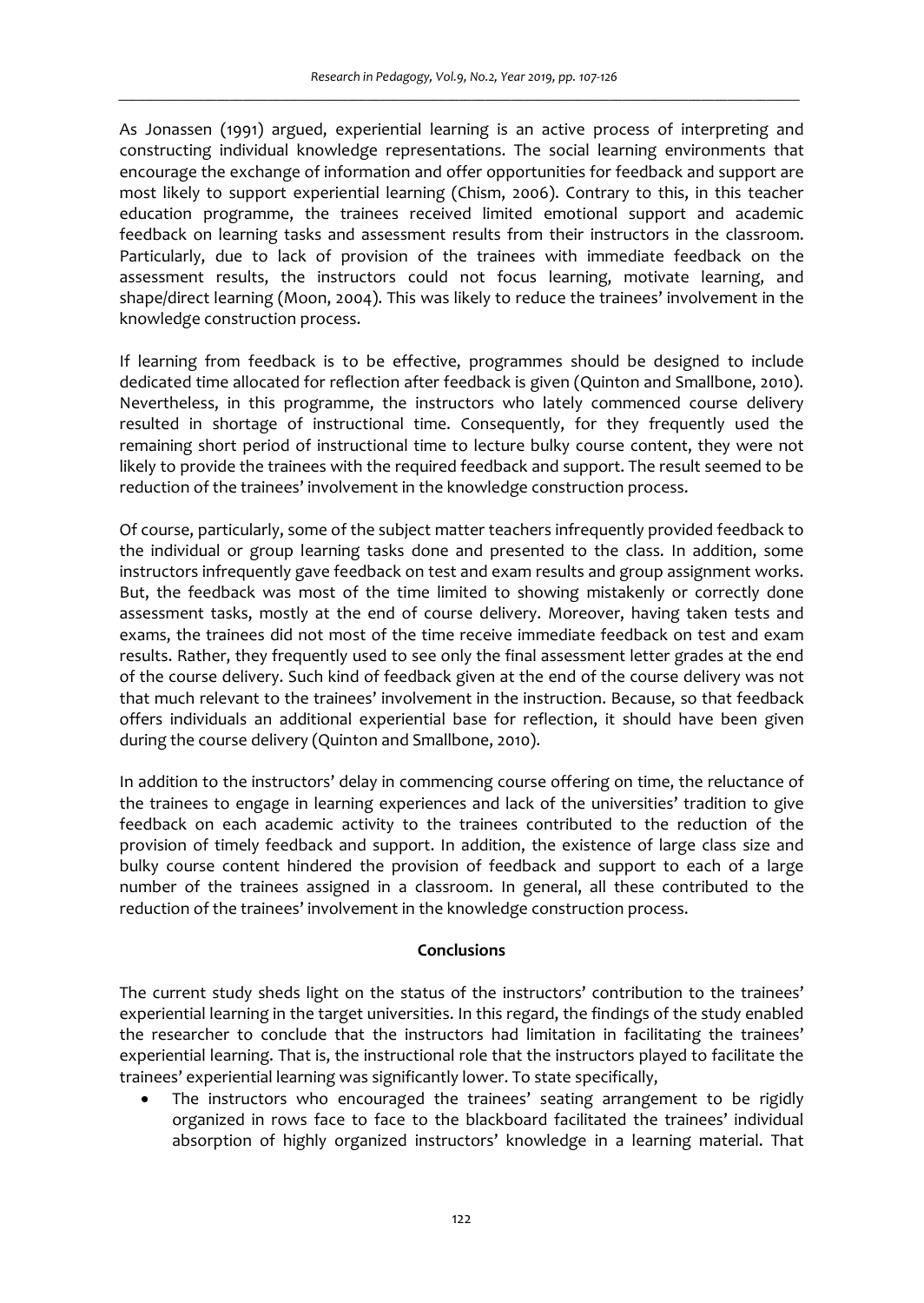meant that the trainees who were not urged by instructors to flexibly reorganize their seating arrangement in such a way that facilitates their involvement in the instruction passively absorbed the instructors' knowledge in the subject of the study than constructed their own knowledge.

- The instructors who frequently limited learning activities to listening to lectures and taking notes from lectures facilitated the transmission model of learning that empowers an instructor to transmit his/her own knowledge in a course to learners. That is, they frequently made the trainees passive absorbents of the transmitted information for the purpose of passing tests and exams than active constructors of their own knowledge in the learning material.
- The instructors who frequently facilitated individual absorption of the transmitted information than the trainees' cooperative learning in small learning groups appeared negatively affected the trainees' construction of shared concepts and skills in the learning material.
- The instructors who repeatedly provided the trainees with limited emotional support and academic feedback on learning tasks and assessment results contributed to the reduction of the trainees' involvement in the instruction. Consequently, the trainees used to absorb the transmitted course related information than constructed their own meaning in the learnt courses.

## **Recommendations**

Based on the findings uncovered and the conclusions made, it was possible to recommend that:

- The officials should recruit the trainees with high interest to work in the teaching profession and reduce the classroom size so that instructors can reach each trainee and support their learning. They should also furnish classrooms with chairs and small square tables that have adequate space to do with different learning activities cooperatively.
- The officials and instructors should work cooperatively to commence course delivery on the set instructional time.
- Whatever challenge faces them, the instructors should encourage the trainees to flexibly reorganize their classroom seating arrangement in such a way that facilitates their engagement, interaction, communication, cooperative learning and application of what they learn.
- The instructors should frequently provide the trainees with learning activities that involve the trainees in the instruction than that make them passive absorbents of the transmitted information.
- The instructors should frequently create a cooperative learning environment that facilitates the trainees' construction of shared concepts and skills in the learning material.
- To facilitate experiential learning, the instructors should provide the trainees with a required emotional support and academic feedback on learning tasks and assessment results.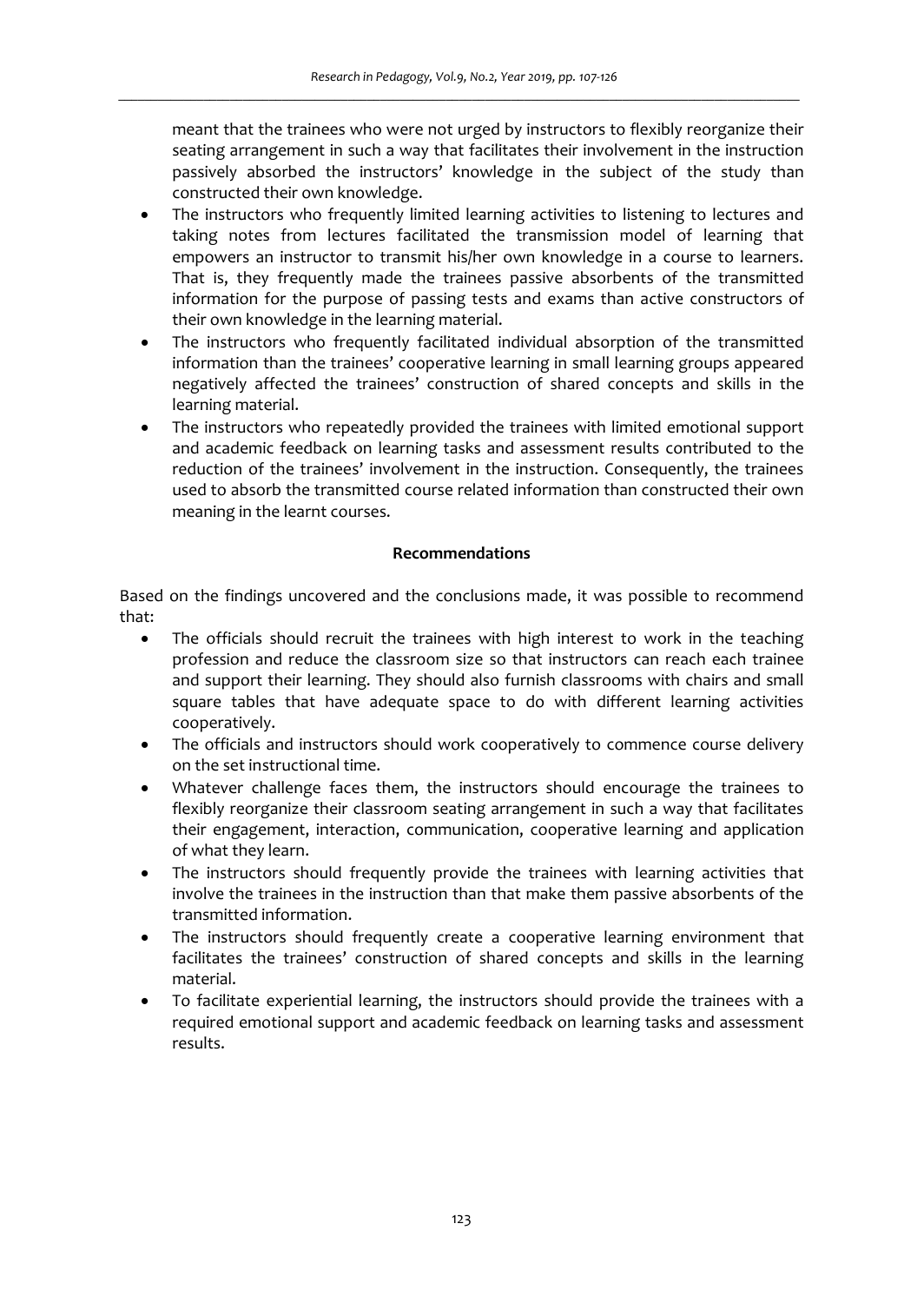#### **Reference**

- Adula B. and Kassahun M. (2010). Enactment of student-centered approach in teaching mathematics And natural Sciences: The case of selected general secondary schools in Jimma zone, Ethiopia, *Ethiop. J. Educ. & Sc.,* 5(2), 29-50.
- Ahmed, S. (2013). Teacher education in Ethiopia: Growth and development, *African Journal of Teacher Education*, 3(3), 1-20.
- Ambrose, S., Bridges, M., DiPietro, M., Lovett, M., and Norman, M. (2010). *How learning works: 7 research-based principles for smart teaching*. San Francisco, CA: Jossey-Bass.
- Anderson et al. (eds), (2001). *Taxonomy for learning, teaching, and assessing*, A revision of Bloom's taxonomy of educational objectives. New York: Longman.
- Ausburn, L. J., & Brown, D. (2006). Learning strategy patterns and instructional preferences of career and technical education students. *Journal of Industrial Teacher Education, 43(4), 6-39.*
- Ayalew, S. (2009). *Secondary School Teacher Deployment in Ethiopia*: Challenges and Policy Options for Redressing the Imbalances. Addis Ababa University.
- Bartle, E. (2015). *Experiential learning: an overview*. Institute for Teaching and Learning Innovation. The University of Queensland, Australia.
- Beard, C. (2010). *The experiential learning toolkit: blending practice with concepts*. London: Kogan Page.
- Behr, T. and Temmen, K. (2012). Teaching Experience Improving Teacher Education with Experiential Learning, *International Journal on New Trends in Education and Their Implications*. Paderborn University, Germany, 3(3), 60-73.
- Black, A. and Ammon, P. (1992). A developmental-constructivist approach to teacher education, *Journal of Teacher Education*, Kendall/Hunt, Dubuque, 43(5), 323-335.
- Bonwell, C. C. (1996). Enhancing the lecture: Revitalizing a traditional format, *New Directions for Teaching and Learning*, (67), 31 – 44.
- Borko, H. (2004). *Professional Development and Teacher Learning*: Mapping the Terrain. Educational Researcher, 33(8), 3–15. *http://dx.doi.org/10.3102/0013189X033008003.*
- Boud, D., Cohen, R. and Walker, D. (1993). *Using experience for learning*. Buckingham and Bristol SRHE and the Open University Press.
- Bransford, J. D., Brown, A. L., and Cocking, R. R. (2000). *How people learn: Brain, mind experience, and school*. Washington DC: National Academy Press.
- Borzak, L. (1981). *Field study, A source book for experiential learning*. Beverly Hills, CA : Sage.
- Colton, D. and Covert, R. W. (2007). Designing and constructing instruments for social research and evaluation. *John Wiley & Sons, Inc*. Jossey-Bass, San Francisco, CA 94103– 741—www.josseybass.com
- Cooper, L., Orrell J., and Bowden, M. (2010). *Work Integrated Learning: A guide to effective practice.* New York, NY: Routledge.
- Darling-Hammond, L. (2000). *Teacher quality and student achievement*: A review of state policy evidence. Education Policy Analysis Archives, *8, http://epaa.asu.edu/epaa/v8n1/.*
- Dewey, J. (1897). My pedagogic creed. *The School Journal, 54,* 77-80.
- Dewey, J. (1938). *Experience and education*. New York, NY: Collier Macmillan Publishers.
- Ernest, P. (1996). The one and the many. Steffe, L. & J. Gale (Eds.) (1996). *Constructivism: Theory, perspectives and practice*. pp. 8-33. New York: Teachers College Press.
- Fink, L. D. (2003). *Creating Significant Learning Experience: An integrated approach to designing college courses.* San Francisco: Jossey-Bass.
- Fry, H., Ketteridge, S., and Marshall, S (Eds). (2009). *A handbook for teaching and learning in higher education: Enhancing academic practice* (3rd ed.). New York, USA: Routledge.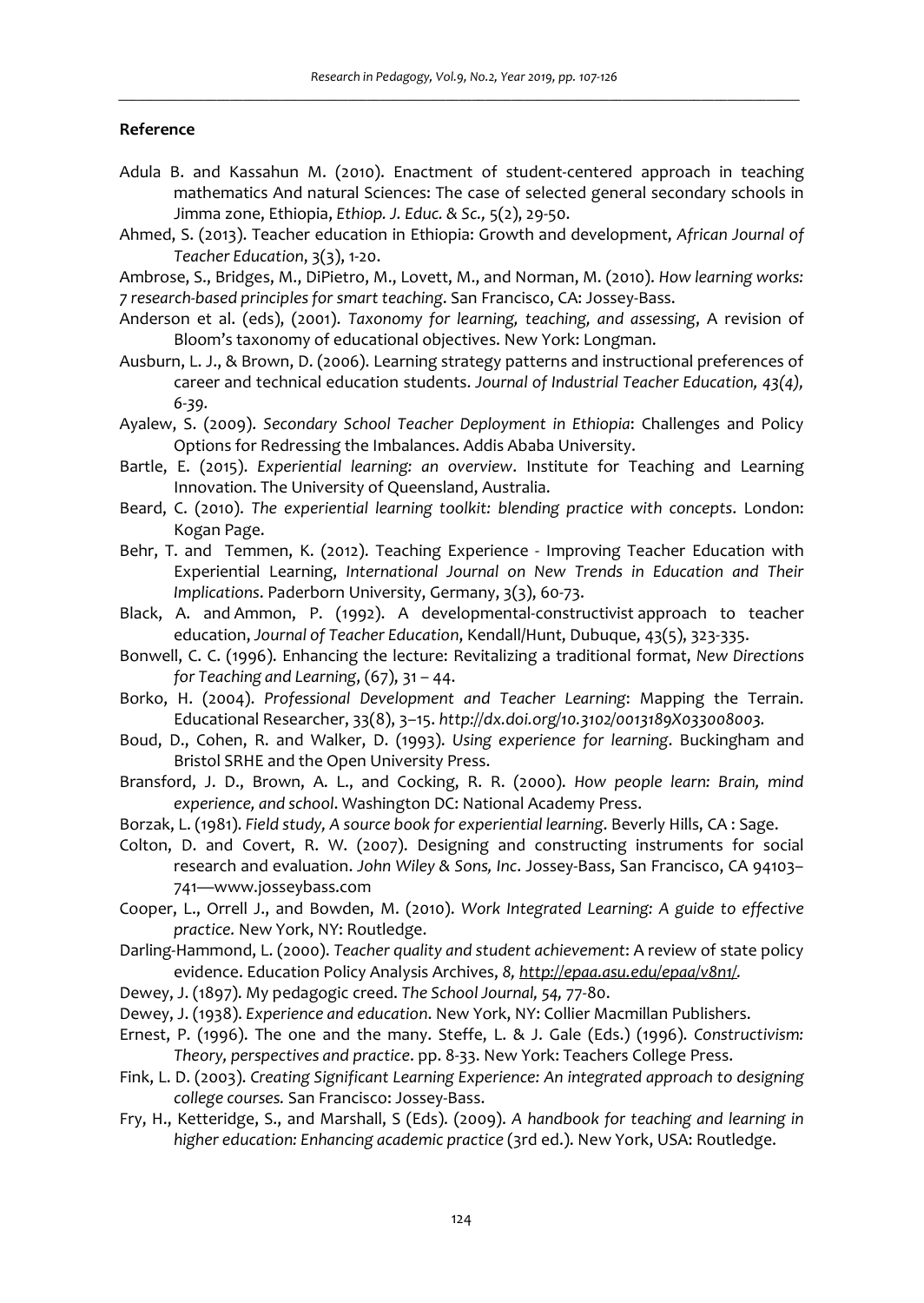- Gamble, J., Davey, H. and Chan, P. (1999). *Student experiences of reflection in learning in graduate professional education.* Presented at HERDSA Annual International Conference, Melbourne.
- Harris, D. and Sass, T. (2008). *Teacher training, teacher quality and student achievement*. Working paper 3 Available *at http://files. eric.edgov /full text/ED509656.pdf.*
- Hermin, M. and Toth, M. (2006). *Inspiring Active Learning: Complete handbook for teachers*. Alexanderia, VA: Association for Supervision and Curriculum Development (ASCD).
- Jaskari, M. M. (2009). Developing a Creative and Effective Physical Learning Space for Business Students - a Learner-centred Approach. Proceedings of the Academy of Marketing Annual Conference.
- Jonassen, D. H. (1991). Objectivism versus constructivism: Do we need a new philosophical paradigm? *Educational Technology Research and Development*, 39(3), 5-14.
- Kolb, D. (1984). *Experiential Learning*: Experience as the source of learning and development, New Jersey: Prentice-Hall.
- Kolb, A. Y., and Kolb, D. A. (2005). *Learning style and learning spaces*: *Enhancing experiential learning in higher education.* Academy of Management Learning & Education.
- Kolb, A., and Kolb, D. (2009). The learning way: Meta-cognitive aspects of experiential learning. *Simulation Gaming*, *40(3),* 297-327.
- MacKinnon, A., and Scarff-Seatter, C. (1997). Constructivism: Contradictions and confusion in teacher education. In V. Richardson (Ed.), *Constructivist Teacher Education: Building New Understandings.* Washington, DC: Falmer Press.
- Ministry of Education (2003). *Teacher education system overhaul handbook*. Addis Ababa: Ethiopia.
- Ministry of Education. (2003). *A National Curriculum Guideline for Pre-service Teacher Education Programme.* Official working document, Addis Ababa: MOE.
- Ministry of Education (2009). *Postgraduate Diploma in Teaching (PGDT)*. Curriculum Framework for Secondary School Teacher Education Programme in Ethiopia. Addis Ababa.
- Moon, J. A. (2004). *A Handbook of Reflective and Experiential Learning*: Theory and Practice. New York: Routledge Falmer Press.
- Mpokosa, C. and Ndaruhutse, S. (2008). *Managing Teachers*: *The centrality of teacher management to quality education. Lessons from developing countries*. London: CfBT and VSO.
- Mulugeta, T. (2009). *Evaluation of implementation of the paradigm shift in EFL teacher education in Ethiopia.* Addis Ababa University. Ethiopia.
- Neill, S. and Etheridge, R. (2008). Flexible Learning Spaces: The Integration of Pedagogy, Physical Design, and Instructional Technology, *Marketing Education Review*, 18(1), 47- 53.
- O' Loughlin, M. (1992). Engaging teachers in emancipatory knowledge construction. *Journal of teacher education*, 43(5), 336-346.
- Quinton, S., and Smallbone, T. (2010). Feeding Forward: Using Feedback to Promote Student Reflection and Learning—A Teaching Model, *Innovations in Education and Teaching International*, 47(1), 125–135.
- Rasmussen, C. (2015). Adults as learners: Effective teaching strategies. Workforce solutions conference. Regents of the University of Minnesota, Center for Community Vitality.
- Reda, D. (2015). Competency-Based Secondary Teacher Education Programme in Ethiopia: Potential Opportunities and Obstacles. BJE, 15(1), 41-64.
- Robert W. C, Mark D. T, and John C. E (2010). The Potential of Experiential learning Models and Practices in Career and Technical Education & Career and Technical Teacher Education. *Journal of Career and Technical Education*, 25(2), 46-62.